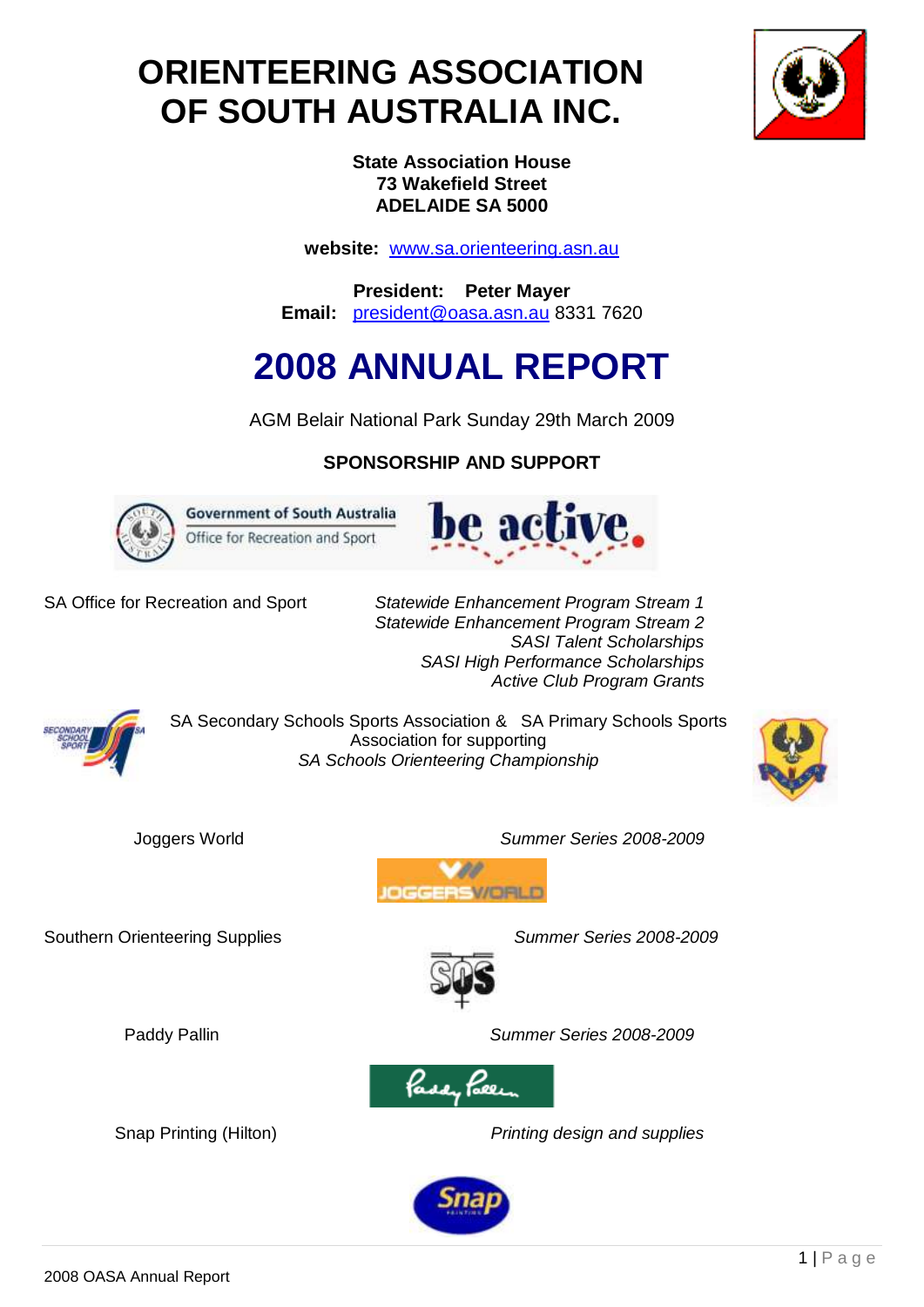#### **ORIENTEERING ASSOCIATION OF SOUTH AUSTRALIA INC 2008 COUNCIL**

The Council, comprising the Management Committee and Club Delegates listed below, met on the third Tuesday of even numbered months to oversee the development and conduct of orienteering in South Australia. The Management Committee met in the odd numbered months.

**Management Committee**

President Peter Mayer<br>
Secretary Contract Peter Mayer<br>
Ren Thomps Secretary Ken Thompson Assistant Secretary **Michelle Chamalaun**<br> **Assistant Secretary** Chamalaun<br> **Assistant Chamalaun**<br> **Assistant Chamalaun**<br> **Assistant Chamalaun**<br> **Assistant Chamalaun**<br> **Assistant Chamalaun** Technical Officers<br>
Coaching Coordinators<br>
Coaching Coordinators<br>
Coaching Coordinators<br>
Contract Development Adrian Craig. Sus Schools Coordinator **David Tilbrook**<br>
Newsletter Editor **David Tilbrook**<br>
Michael Round Newsletter Editor Michael Rounder<br>
Publicity and Promotion Officer<br>
Michael Rounder Publicity and Promotion Officer John Such MTBO Coordinator<br>
Government Grants Information<br>
Government Grants Information<br>
Covernment Grants Information Government Grants Information **Club Delegates** Lincoln Orienteers John Lyon Onkaparinga Hills Orienteering Club John Such and Robin Uppill<br>
Saltbush Orienteers<br>
Ken Thompson Saltbush Orienteers Southeast Orienteers **Southeast Orienteers** John Lyon Top End Orienteers<br>Tjuringa Orienteers Wallaringa Orienteers **Verwallaringa** Orienteers Jenny and Susanne Casanova

Jennie Bourne Adrian Craig, Susanne Casanova<br>David Tilbrook

Tintookies Orienteers John Nieuwenhoven and Barry Wheeler Adrian Craig and Greg Morcom Yalanga Orienteers **Doug Fotheringham and Gerry Velaitis** 

| Garry Harris                      |
|-----------------------------------|
| Peter Mayer                       |
| <b>Alison Radfor</b>              |
| Phil Davill                       |
| Heather Lee                       |
| John Nieuwen                      |
| Susanne Casar                     |
| Adrian Uppill                     |
| <b>2008 MEMBERSHIP STATISTICS</b> |
|                                   |

**Member Protection Officer:** Bec' Hatcher<br>**OA Delegate:** Benny Casano **OA Delegate:** Jenny Casanova<br> **Peter Mayer David Tilbrook AO Editorial Contact** Claire Davill<br> **School Team: Asst Manager** Bec' Hatcher **School Team: Asst Manager** Bec' Hatcher<br>**Southern Arrows Manager:** Jenny Casanova **Southern Arrows Manager:** Southern Arrows Manager: **Sub-Junior Coach:** Adrian Craig

**David Tilbrook**<br>Claire Davill

|           | 2008    | 2008         | <b>Juniors</b> |                | <b>Seniors</b> |                | <b>Veterans</b> |          |
|-----------|---------|--------------|----------------|----------------|----------------|----------------|-----------------|----------|
| Club      | m/ships | people reg'd | M              | F              | M              | F.             | M               | F        |
|           |         | 48 $(4 +$    |                |                |                |                | $20(2 +$        | $17(1 +$ |
| LI        | 23      | $44R*$       | $4(1 + 3R)$    | 4(4R)          | 2(2R)          | 1(1R)          | 18R)            | 16R)     |
| OH        | 32      | 67           | 10             |                | 5              | 5              | 22              | 18       |
|           |         | 60 $(13 +$   | $10(2 +$       | $11(4 +$       | $7(2 +$        |                | $18(3 +$        | $14(2 +$ |
| SB        | 23      | 47R)         | 8R)            | 7R)            | 5R)            | 0              | 15R)            | 12R)     |
| <b>SE</b> | 5       | 8(8R)        | 1(1R)          | 2(2R)          | 0              | 0              | 3(3R)           | 2(2R)    |
|           |         | $106(23 +$   | $24(8 +$       | $18(3 +$       |                | $6(1 +$        | $30(6 +$        | $27(5 +$ |
| TE        | 39      | 83R)         | 16R)           | 15R)           | 1(1R)          | 5R)            | 24R)            | 22R)     |
| TJ        | 21      | 38           | 5              | $\overline{2}$ | 7              | 4              | 14              | 6        |
| <b>TT</b> | 47      | 97           | 12             | 10             | 9              | $\overline{2}$ | 39              | 25       |
| <b>WA</b> | 19      | 31           | 3              | $\overline{2}$ | 3              | 3              | 12              | 8        |
| YA        | 22      | 43           | $\overline{7}$ | $\overline{ }$ | 2              |                | 16              | 10       |
| 2008      | 231     | 498          | [2007:         | 5331<br>235    |                |                |                 |          |

\* R is remote membership - counted as fraction of whole membership by OA

\*\* C is concession/pensioner in SA which counts as Family/Senior by OA

\*\*\* School not counted for membership nos and no assessment of no of people registered included in Membership Table

Summary: 2008 OASA membership

73 F +  $68$  S + 4 J = 145 memberships

46 RF + 34 RS + 1 RJ = 81 remote memberships

plus 10 Schools: \*breakdown based on typical class numbers involved in outdoor education courses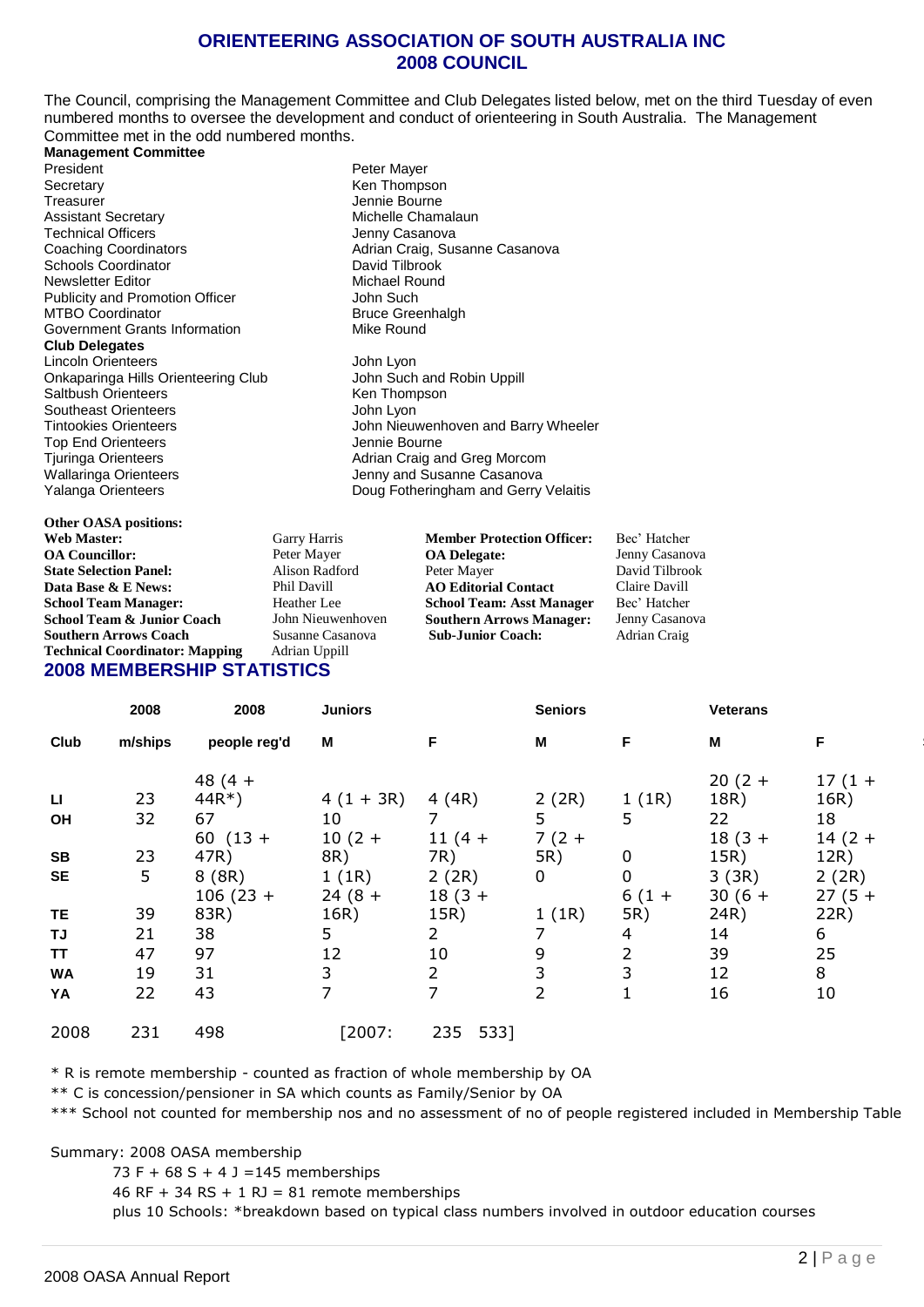## **PRESIDENT'S REPORT**

2008 has been an exciting year for Orienteering in South Australia.

At the elite level we were thrilled with Simon Uppill"s win in the Australian Championships M21E and the Southern Arrows Senior Men's rise to second place in the National Orienteering League (NOL).

The individual NOL results had Simon  $1<sup>st</sup>$  in Senior Men, and Susanne Casanova  $3<sup>rd</sup>$  in senior women.

Vanessa Round and Susanne Casanova are  $4<sup>th</sup>$  and  $5<sup>th</sup>$  respectively in the National W21 rankings.

There have been many years of hard training and coaching support leading up to these strong results and we have to continue to strengthen our junior and senior training programs so that we can continue to compete at these high levels.

Our young people are for more likely to travel interstate or overseas to advance their studies and careers. Orienteering gives them the opportunity to train and compete wherever they go and our sport is enriched by the experiences that they bring back to our state.

A big thank you to Gerry Velaitis who greatly assisted me in the transition when I took over this position from him. OASA has a strong team which is self-driven and has made my job much easier than I had expected. In particular, I must thank Ken Thompson for the tremendous work that he does as OASA Secretary and Jennie Bourne for her effective budgeting and control of OASA"s finances as Treasurer. Ken and Jennie join with me to form the executive committee and they have helped me to deal with a variety of issues that require decisions in between Council meetings. It is a real strength of our sport that our clubs interact so well through the OASA Council and that clubs continue to put on such well run events.

Our program has evolved from the days of one State Champs, two badge events and some major and minor events. Last year we had 5 State Championships for different disciplines as well as the Schools Champs and Relays. This has greatly increased the demand for controllers and I must thank Jenny Casanova and Robin Uppill for their well-planned training sessions for level 2 Controllers.

Planning is well under way for the Australian Championships to be hosted by OASA in 2010. Peter Cutten is efficiently chairing the planning committee and we had a wonderful response to the call for volunteers. What seemed like a daunting task is running well on schedule and promises to be major boost to Orienteering in SA. We have chosen to remap and expand areas close to Adelaide for this event, which should make it more attractive to interstate visitors. People can stay in Adelaide and enjoy our nightlife and other attractions with all events a short drive away. Local Orienteers will benefit from top class maps near the city for events in future years, which should help us to build participation.

Bruce Greenhalgh's team have organised an innovative program for Mountain Bike Orienteering. MTBO has grown steadily in 2008 with increasing numbers of new participants coming from the bike community. The Tri-O-thon with 55 entries was a popular innovation and will be repeated this year. Our big challenge is hosting the Australian MTBO Championships near Mt Gambier on the June long weekend 2009. Andrew Slattery and his team have planned an exciting weekend in challenging but fast terrain. Interstate support is strong for this event and I hope that all SA cycling orienteers will rise to the challenge.

Peter Mayer, President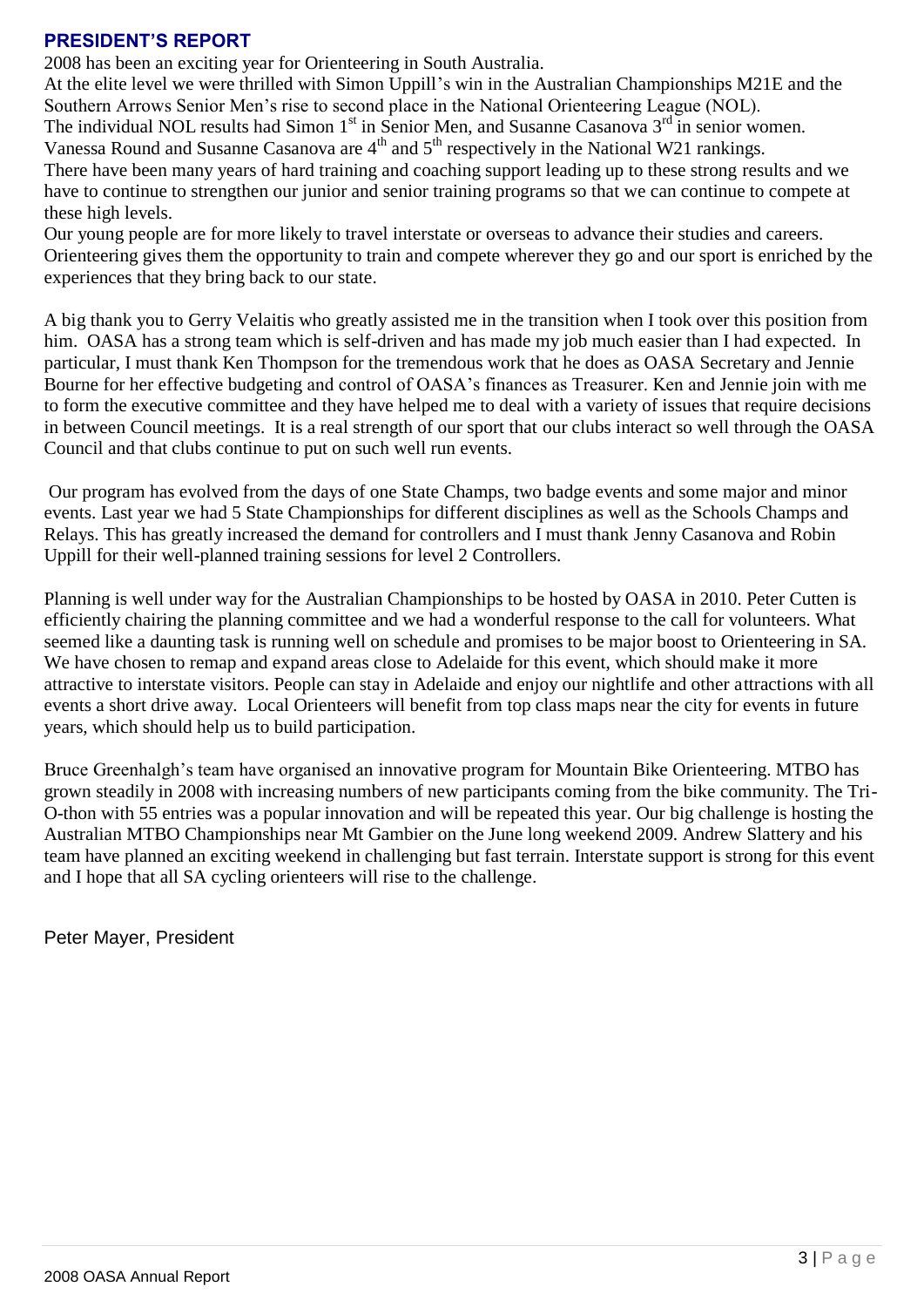## **ORIENTEERING ASSOCIATION OF SOUTH AUSTRALIA Inc STATEMENT OF INCOME & EXPENDITURE**

| <b>Last Year</b> | <b>INCOME</b>                                                               |      | <b>This Year</b> |
|------------------|-----------------------------------------------------------------------------|------|------------------|
|                  | Subscriptions (including allowance for                                      |      |                  |
| 11346            | The Australian Orienteer)                                                   |      | 11930            |
|                  | 10120 Event Levies                                                          | 4932 |                  |
| 9431             | 689 less OA Levies                                                          | 1344 | 3588             |
| 4392             | <b>Interest Received</b>                                                    |      | 7140             |
| 390              | Advertising                                                                 |      |                  |
| 22119            | E07 : Carnival entries : 2009 MTBO                                          |      | 724              |
| 1585             | <b>Sundry Events</b>                                                        |      | 3188             |
| 3688             | <b>Sundry Sales</b>                                                         |      | 2003             |
| 2603             | <b>Schools Team Trips</b>                                                   |      | 0                |
| 2661             | SA Representative Teams: Schools                                            |      | 1958             |
| 673              | Southern Arrows                                                             |      | 852              |
| 500              | 2006 OA: NOL payment 2007                                                   |      | 600              |
| 0                | Australian Taxation Office (GST)                                            |      | 870              |
| 4235             | Sundries                                                                    |      | 716              |
| 18474            | GST (collected)                                                             |      | 7060             |
| 82097            | <b>TOTAL INCOME</b>                                                         |      | 41714            |
|                  |                                                                             |      |                  |
|                  | <b>EXPENDITURE</b>                                                          |      |                  |
|                  | 1768                                                                        |      | 1656             |
| 3212             | S.A. Orienteer Magazine                                                     |      | 1783             |
| 3838             | The Australian Orienteer Magazine                                           |      | 3262             |
| 6971             | OA: State Registration (less Conference travel)                             |      | 6952             |
| 2650             |                                                                             |      | 2823             |
| 444              | Public Liability & Professional Indemnity Insurance<br>Directors & Officers |      |                  |
|                  |                                                                             |      | 486              |
| 988              | ANS VAR eInsurance: less Club share                                         |      | 439              |
| 419              | Publicity & Promotion (including book)                                      |      | 0                |
| 192              | Controller's expenses                                                       |      | 250              |
| 5334             | <b>Travel Grants to Juniors</b>                                             |      | 5316             |
| 1147             | <b>Travel Grants to Elites</b>                                              |      | 2365             |
| 267              | AGM & Awards Night                                                          |      | 628              |
| 541              | Badges & trophies                                                           |      | 472              |
| 0                | Sue Millard Memorial Junior trophies, tent                                  |      | 1990             |
| 962              | Office Rent & Reception                                                     |      | 975              |
| 799              | Postage, stationery, photocopying                                           |      | 1609             |
| 209              | Website                                                                     |      | 217              |
| 825              | Equipment repairs & mtc.                                                    |      | 445              |
| 0                | SI system: additional units                                                 |      | 5157             |
| 921              | Consumables: cards                                                          |      | 940              |
| 0                | SA country clubs: E07 proceeds                                              |      | 800              |
| 0                | Schools Team Trip: travel, officials                                        |      | 3346             |
| 0                | 2009 & 2010 Carnival expenses                                               |      | 4395             |
| 60               | <b>Subscriptions &amp; Affiliations</b>                                     |      | 60               |
| 8616             | Australian Taxation Office (GST)                                            |      | 6072             |
| 545              | <b>Sundries</b>                                                             |      | 2580             |
| 8614             | GST (to be claimed)                                                         |      | 5176             |
| 49322            | <b>TOTAL EXPENDITURE</b>                                                    |      | 60194            |
|                  |                                                                             |      |                  |
| 32775            | SURPLUS / DEFICIT                                                           |      | $-18480$         |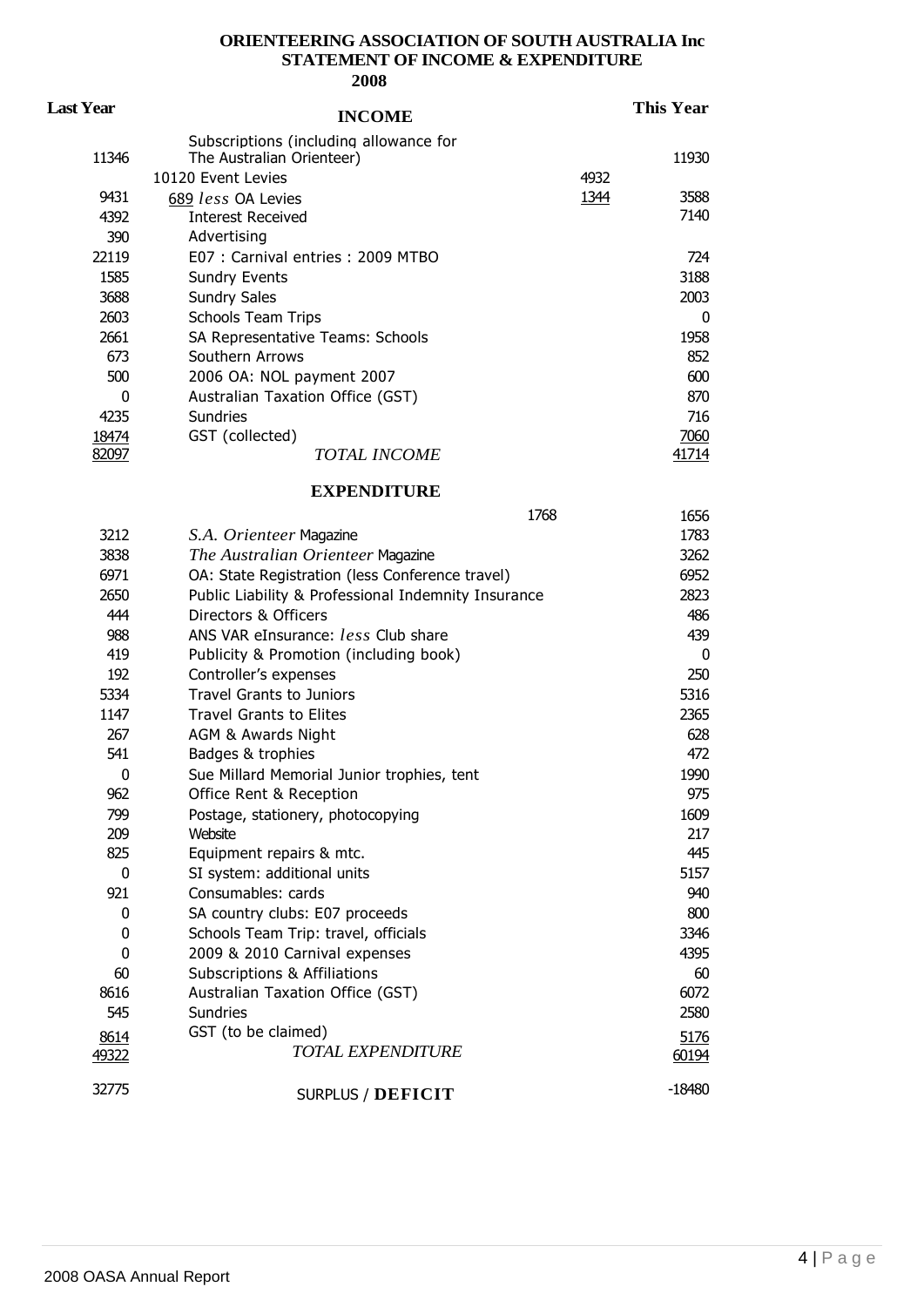#### **ORIENTEERING ASSOCIATION OF SOUTH AUSTRALIA Inc BALANCE SHEET as at 31 DECEMBER 2008**

| Last Year                         | NERIDERS I CIDS                                                                                                                                        | <b>This Year</b>                |
|-----------------------------------|--------------------------------------------------------------------------------------------------------------------------------------------------------|---------------------------------|
| 84446<br>32775<br>\$117,221       | <b>Balance forward</b><br>Surplus: General Funds: Deficit<br><b>TOTAL</b>                                                                              | 117221<br>18480<br>\$98,741     |
|                                   | Represented by:                                                                                                                                        |                                 |
| 14479<br>89446<br>29553<br>133478 | Cash at bank<br><b>INVEST Account: Express Saver</b><br>SPECIAL EVENT Account: 2009 MTBO Champs                                                        | 4543<br>112765<br>802<br>118110 |
| 15957<br>300                      | less: (2)<br>ORS Statewide Enhancement Program: Stream 1<br>ORS Statewide Enhancement Program: Stream 2<br>ORS Statewide Enhancement Program: Stream 2 | 16364<br>3000<br>5              |
| \$117,221                         |                                                                                                                                                        | \$98,741                        |

**MEMBERS' FUNDS**

#### **NOTES TO AND FORMING PART OF THE ACCOUNTS for the year ended 31 December 2008**

### STATEMENT OF ACCOUNTING POLICIES

These financial statements are a special purpose financial report prepared in order to satisfy the requirements of the Constitution to prepare financial records. The Committee has determined that the Association is not a reporting entity as defined in Statement of Accounting Concepts 1 "Definition of the Reporting Entity" and therefore there is no requirement to apply accounting standards in preparation and presentation of these statements.

The statements are also prepared on a cash basis from the records of the Association. These accounts are based on historical cost and do not take into account changing money values or, except where specifically stated, current valuations of non-current assets.

#### **NOTE (1): SPECIFIC GRANTS**

On the recommendation of the Association various grants (monetary and in kind) have been made directly, or through the Association, to individual orienteers:

| <b>This Year</b> |
|------------------|
|                  |
|                  |
|                  |
|                  |

### **NOTE (2): Office for Recreation & Sport: MAJOR SPONSOR**

Statewide Enhancement Program (StEP) funding is received subject to conditions that it be spent for sp ecific purposes, and so cannot be treated as funds of OASA in its own right. Transactions on this account are therefore shown separate from OASA transactions.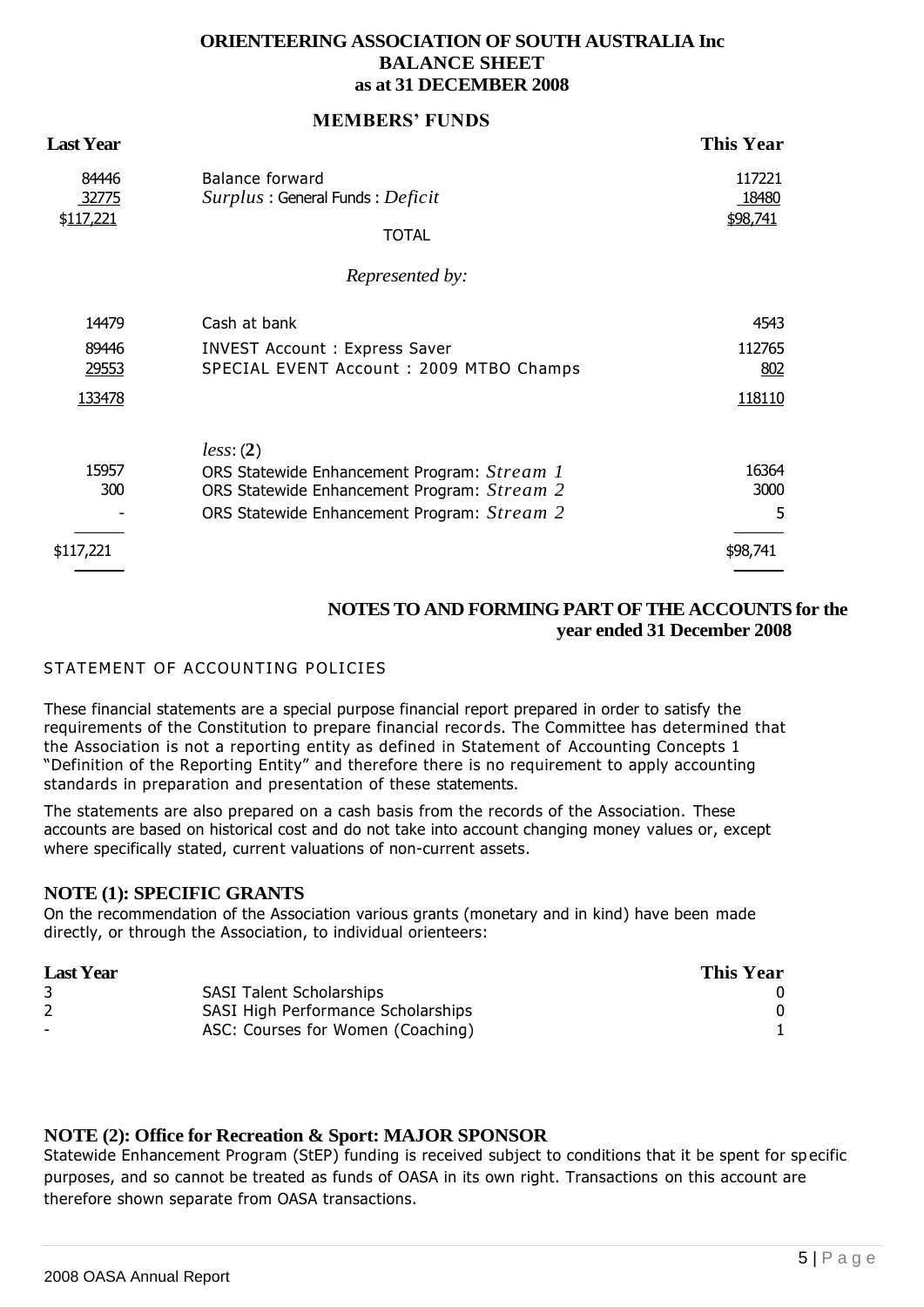## **ORIENTEERING ASSOCIATION OF SOUTH AUSTRALIA Inc StEP (Statewide Enhancement Program) FUNDING TRANSACTIONS for the period 1 January 2008 to 31 December 2008**

| <b>2007-2008</b>    |      |                                                     |                | 2008-2009    |
|---------------------|------|-----------------------------------------------------|----------------|--------------|
| Six months to       |      |                                                     |                | Six months   |
| <b>30 June 2008</b> |      |                                                     | to 31 December | 2008         |
| 15957               |      | <b>Balance forward</b>                              |                | 0            |
|                     |      | Grants received:<br>Stream 1                        |                | 25000        |
| 300                 |      | Stream 2: 2009 Australian MTBO Champs               |                | 3000         |
|                     |      | Stream 2: 2010 Australian Champs Carnival           |                | 1700         |
| 16257               |      |                                                     |                | 29700        |
|                     |      | Stream 1:                                           |                |              |
|                     |      | TALENTED ATHLETE DEVELOPMENT                        |                |              |
|                     | 1718 | Talent ID programs                                  | 2702           |              |
|                     | 0    | <b>Schools Team Travel</b>                          | 500            |              |
|                     | 3191 | Junior/Southern Arrows camps                        | 80             |              |
|                     | 1050 | I/S & O/S Training & Competition                    | 0              |              |
| 6699                | 740  | <b>NOL &amp; JNOL Travel</b>                        | 0              | 3282         |
|                     |      |                                                     |                |              |
|                     |      | <b>EDUCATION &amp; TRAINING</b>                     |                |              |
|                     | 0    | Officials' accreditation: coaches, controllers      | 55             |              |
|                     | 1000 | Conference                                          | 0              |              |
| 1350                | 350  | Courses                                             | $\mathbf{0}$   | 55           |
|                     |      |                                                     |                |              |
|                     |      | PARTICIPATION PROGRAM ASSISTANCE<br>Schools:        |                |              |
|                     | 558  | In-school programs                                  | 625            |              |
|                     | 1397 | Events: warm-up program                             | 447            |              |
|                     | 0    | Championships: individual, relay                    | 294            |              |
| 2447                | 492  | Area Mapping                                        | 450            | 1816         |
|                     |      | Novice and development activities:                  |                |              |
|                     | 1669 | Basic skills training                               |                |              |
|                     | 584  | Coaching, special programs                          | 411            |              |
|                     | 196  | Novice Programs                                     | 136            |              |
|                     | 19   | Summer Series: event costs                          | 246            |              |
|                     | 1133 | Promotional activities                              | 107            |              |
| 5461<br>15957       | 1860 | Club Development & Management projects              | 1273           | 3483<br>8636 |
|                     |      | Stream 2:                                           |                |              |
| 300                 |      | 2009 MTBO Champs: preparation & mapping             |                | 0            |
|                     |      | 2010 Australian Carnival: photogrammetry            |                | 1695         |
| 16257               |      |                                                     |                | 10331        |
|                     |      |                                                     |                |              |
| 0                   |      | <b>BALANCE</b> (Stream 1: 16364; Stream 2: 3000; 5) |                | 19369        |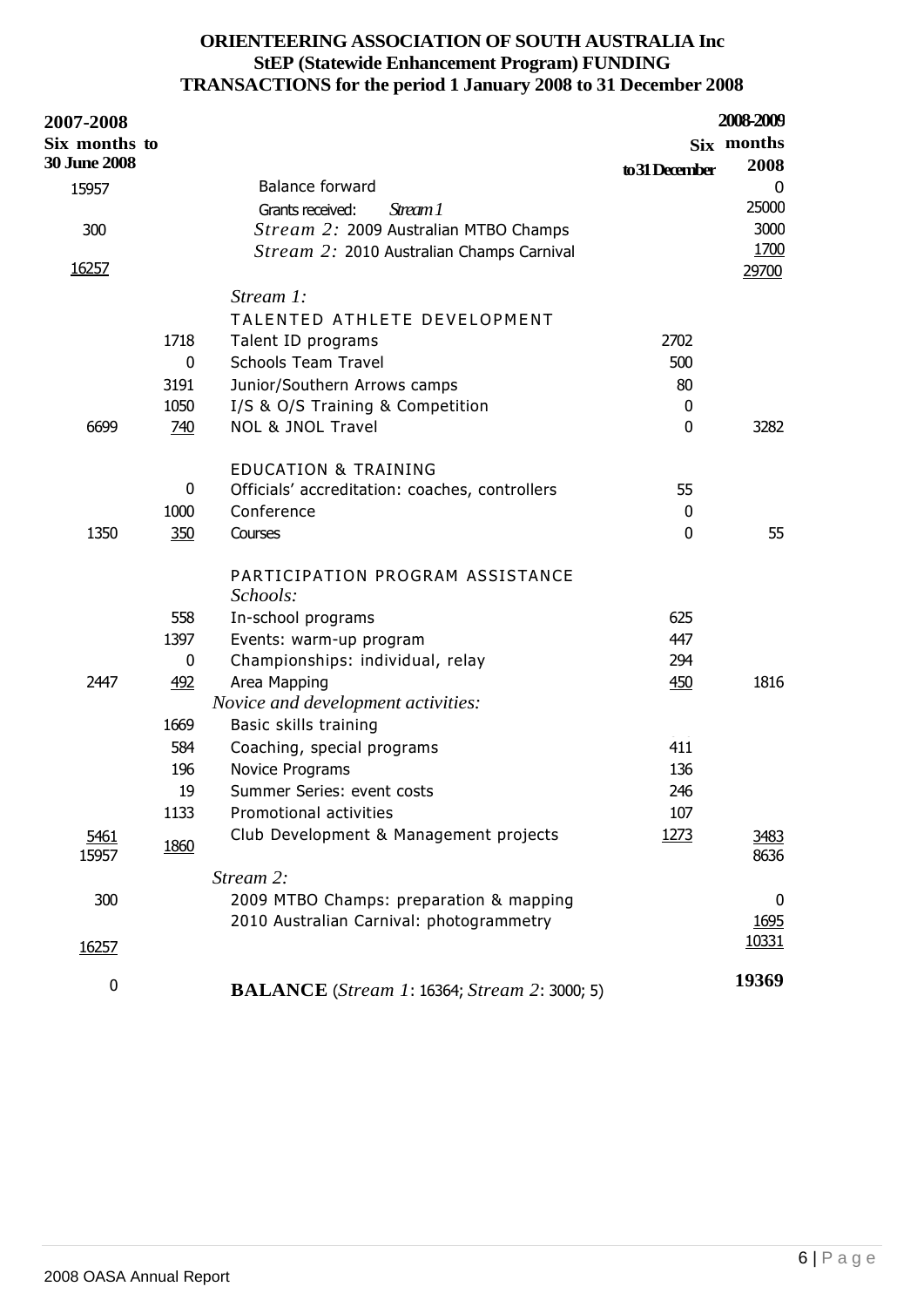In addition to the Grants already identified in the Balance Sheet, OASA budgets to maintain cash reserves for specific future spending purposes (total: \$56137).

These allocations are not held in any specific account. Actual cash available for normal yearly expenses amounts to \$42604.

| <b>MAJOR PROJECTS</b>                |       |                                    |       |
|--------------------------------------|-------|------------------------------------|-------|
| Balance as at 01.01.2008             | 28550 | E07: OASA country clubs            | 800   |
| Easter 07 proceeds: balance          | 16757 | 2009 Aust MTBO Champs              | 60    |
|                                      |       | 2010 Aust Champs Carnival          | 4335  |
|                                      |       | Add: SI system equipment           | 5343  |
|                                      |       | <b>Balance as at 31.12.2008</b>    | 34769 |
| <b>MANAGEMENT &amp; DEVELOPMENT</b>  |       | <b>Balance as at 31.12.2008</b>    | 4209  |
| <b>INTERSTATE REPRESENTATION</b>     |       |                                    |       |
| Balance as at 01.01.2008             | 3640  | E07: 2008 Schools Team travel      | 2500  |
| E07: 2008 Schools Team Trip          | 2500  | E07: 2008 NOL/JNOL travel          | 1995  |
| E07: 2008 NOL/JNOL expenses          | 2000  | Schools' Team Officials            | 846   |
| E07: 2009 Schools Team Trip          | 1500  |                                    |       |
| E07: 2009 Southern Arrows travel     | 2000  | <b>Balance as at 31.12.2008</b>    | 6299  |
| <b>SCHOOLS' MAPPING FUND</b>         |       | Balance as at 31.12.2008           | 2540  |
| <b>SAJOS</b>                         |       |                                    |       |
| Balance as at 01.01.2008             | 2308  |                                    |       |
| Miscellaneous donation               | 124   | Balance as at 31,12,2008           | 2432  |
| <b>SA REPRESENTATIVE TEAMS</b>       |       |                                    |       |
| <b>SA Schools Team</b>               |       |                                    |       |
| Balance as at 01.01.2008             | 757   | Team travel subsidy                | 2614  |
| Miscellaneous donation               | 2066  | Clothing                           | 40    |
|                                      |       | Social                             | 68    |
|                                      |       | <b>Balance as at 31.12.2008</b>    | 101   |
| Southern Arrows                      |       |                                    |       |
| Balance as at 01.01.2008             | 3801  | National Jnr Camp: travel subsidy  | 477   |
| <b>OA: 2007 NOL</b>                  | 600   | Social event                       | 285   |
| YA: 2007 SA Relay entries            | 82    |                                    |       |
| 2008 SA Club Relay entries (4 clubs) | 755   |                                    |       |
| OA: NOL Men's Team prize             | 300   | <b>Balance as at 31.12.2008</b>    | 4776  |
| <b>Sue Millard Memorial Fund</b>     |       |                                    |       |
| Balance as at 01.01.2008             | 3000  | Perpetual & 20 individual trophies | 1042  |
|                                      |       | Juniors' all-weather tent          | 948   |
|                                      |       | Balance as at 31.12.2008           | 1011  |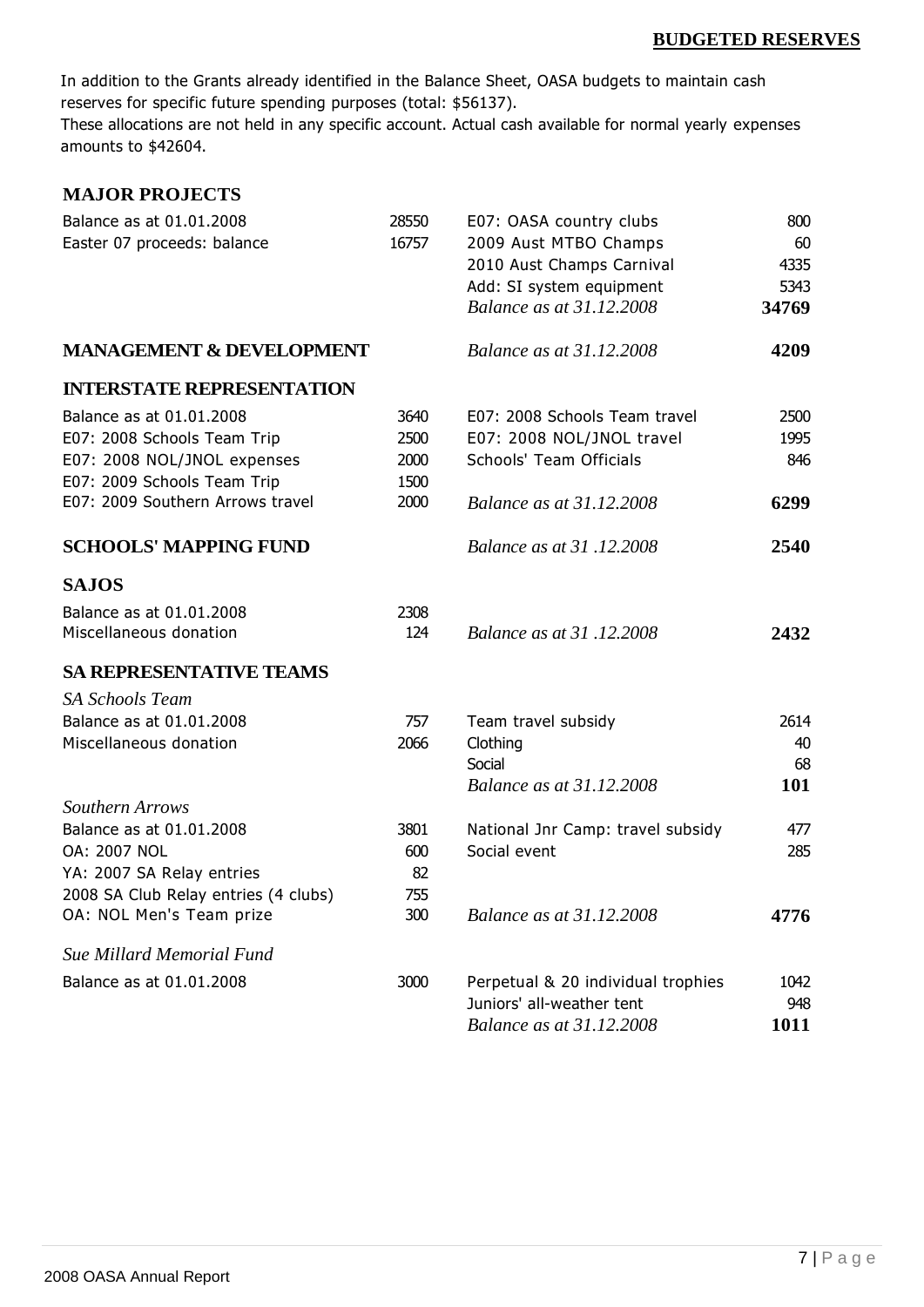## **LISTS OF ASSETS as at 31 December 2008**

## ACCOUNTS OUTSTANDING at 31 December 2008 \$3,756

## **LIST OF ASSETS** as at 3 1.12.2008 (*cont'd*)

| GOODS FOR RESALE: STOCK ON HAND - Maps, signs, cards, etc.                              | Year    | C.P.  |
|-----------------------------------------------------------------------------------------|---------|-------|
| 4000 Registration/Control cards (held by Treasurer: 13c ea. to Clubs)                   |         |       |
| 600 Control cards, plastic-coated (held by Treasurer: 35c ea. to Clubs)                 |         |       |
| 750 SI Registration cards (held by Treasurer: 12c ea. to Clubs)                         |         |       |
| 10 SPORTident cards (\$46.20 each) (held by R. Uppill)                                  |         |       |
| 121 Pens-purple map-marking (held by Treasurer)                                         |         |       |
| Clothing: 4 shirts, 3 singlets, 5 hats (held by J. Hembrow/OHOC)                        |         |       |
| Maps (held by OHOC Map Curator): Broken Hil various I& Nuriootpa Sprint                 |         |       |
| Book: 50 GoldenYears (editors) J.Lyon & J.Williams (held by Treasurer)                  | 2005    | 18    |
| EQUIPMENT                                                                               |         |       |
| HP Laserjet P1005 Printer (Secretary)                                                   | 2008    | 143   |
| ACER Travel/Mate 212TX (SPORTident & related equipment: A&R Uppill)                     | 2001    | 2625  |
| MS Office Professional XP                                                               | 2001    | 560   |
| Network card - CNET PCMCIA 10/100 N/C                                                   | 2001    | 95    |
| Wireless Router - D-Link 802.11g/2.4 Ghz                                                | 2007    |       |
| HP Deskjet D2460 Printer                                                                | 2008    | 115   |
| MS Optical wheel mouse                                                                  | 2001    | 55    |
| Surecom 5 Port N-Way Switch                                                             | 2001    | 115   |
| SODIMM 128 Mb 3.3V*s RAM                                                                | 2001    | 115   |
| 107 control stations: 31 BSF6 units; 76 BSF7 units                                      | 2002/08 | 20987 |
| 3 master station BSM 4 unit; 1 USB master station                                       | 2002/04 | 216/  |
| 1 station BSM 4-5 unit                                                                  | 2002    | 239   |
| Therma printer set 2                                                                    | 2002    | 1676  |
| 5 Carrying belts                                                                        | 2002    | 350   |
| 92 SPORTident cards (for hire)                                                          | 2002    | 2788  |
| Roland D&Y 1200 Plotter                                                                 | 1989    | 2180  |
| Electronic Timer custom built by D.Gamble W.A.                                          | 1989    | 400   |
| Kodak 150 Printer                                                                       | 1992    | 400   |
| Overhead Projector (held by Coaching Coord)                                             |         |       |
| CB Radio Hook-up (R.Lars son)                                                           |         |       |
| Clocks: Rego, Start, Finish, custom made by N.Smith (held by TT)                        |         |       |
| Digital clocks (held by R.Larsson)/Blue Clocks (held by YA)                             |         |       |
| 4 Heart Rate Monitors Polar Accurex Plus, & interface (T.Hillyard)                      | 1999/03 | 1325  |
| 2 Heat Sealers (SAO Editor & Treas)                                                     |         | 200   |
| Controls: Lock-up (Schools Coord 13); Hanging (25 flags + 30 punches (Schools Coord);   |         |       |
| 40 + 45 (MTBO Coord); 20 + 15 (Coaching Coord)                                          |         |       |
| Banners: Carnival banners (held by Uppills); old Start/Finish on loan to YA;            |         |       |
| Foundation SA(?) Start/Finish banners (held by TT)                                      |         |       |
| Shade canopy & bag: representative teams (R Hatcher)                                    | 2008    | 948   |
| 2 Flags & stands (Park & Street, SA) (held by Uppills)                                  | 2004    | 920   |
| Signs: 16 various -Toilets, Creche, Buses (held with TT equipment)                      | 1997    | 289   |
| 'Welcome to Orienteering' sign (held with SS equipment)                                 | 2000    | 76    |
| Coaching program equipment: table, first aid, 6 signs (Coaching Coord)                  | 2006    | 240   |
| Summer Series equipment (held by A. Uppill/OHOC)                                        | 2004    | 150   |
| MTBO equipment: 6 signs, 4/6 map cases for hire, ties, etc. (MTBO Coord)                |         |       |
| Carnival equipment, e.g. stakes, fencing, hessian, water stands (held by TT)            |         |       |
| Badges [Participation: 80, State Team: 24, Orienteering bars: 45] (SAH Office)          |         |       |
| Trophies [84 OY glasses] (SAH Office); 16 Sue Millard individual (Treas)                |         |       |
| Trophies: Brian Wale, John Williams, 4x Schools' Relay (SA Schools Champs winners).     |         |       |
| FOR INFORMATION:                                                                        |         |       |
| OASA Club Information Manual (Tech Coord + each Club/Exec: updates from Secretary)      |         |       |
| Posters, leaflets, brochures, programs (SAH Office: Secretary), videos (Schools Coord). |         |       |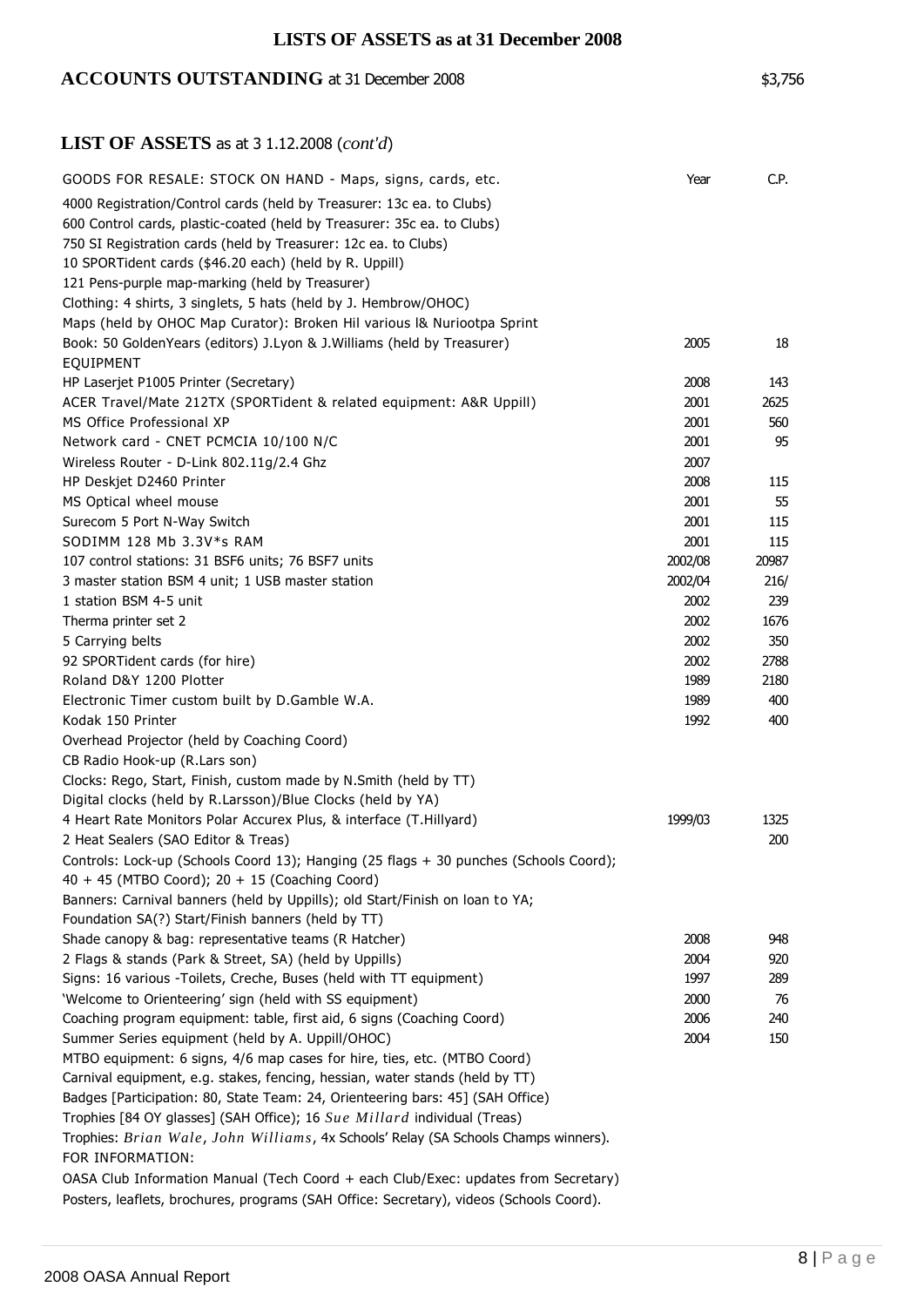## **TECHNICAL REPORT**

During 2008, the position of technical officer was held by Jenny Casanova, with Adrian Uppill as mapping coordinator, and supported by invaluable advice from Robin Uppill.

Level 2 controllers in 2008 were: Phil Davill for National Badge Event 1, Peter Cutten for the SA Middle Distance Championships, Phil Hazell for Badge Event 2, David Tilbrook for the SA Schools" Championships, Bob Smith for the SA Club Relays, Gerry Velaitis for the SA Long Championships and Jenny Casanova for the SA Sprint Championships.

OASA is very appreciative of the efforts expended by these people in the pursuit of orienteering excellence. Controllers are reminded that their reports should be submitted to the technical officer, so that future organisers, planners and controllers can learn from past events.

There were no requirements for Level 3 controllers in SA in 2008. OASA will, however, be hosting the national Level 3 Controllers' workshop in August 2009, with a view to accrediting more Level 3 controllers from South Australia.

A planned level 1 controllers" workshop did not go ahead in 2008 due to lack of registrants.

OASA"s commitments to national carnivals in 2009 and 2010, including Silva National Orienteering League races in March 2009, mean that there will be 13 OASA events requiring controlling in 2009, and 12 OASA events requiring controlling in 2010.

As at December 2008 there were only 21 accredited controllers across all levels in SA; the more active of these have controlled events at least 2 years in a row. Hopefully more Level 2 and 3 controllers will be accredited in 2009; new controllers will soon get a chance to put their skills into practice..

The Australian Mountain Bike Orienteering Championships will be held in Mt Gambier in June 2009. These are also international ranking events. OASA has no controllers experienced in MTBO so a foot-O controller will fill this role. None of the IOF accredited MTBO controllers will be available so the IOF has accepted a less experienced controller.



Peter Cutten has taken on the role of Carnival Coordinator for the 2010 Australian Championships Carnival to be held in the Adelaide Hills and Barossa. Rather than finding new map areas, the plan is to upgrade existing maps. Nearly all the roles for course planners, organisers and controllers have been filled for this carnival, thanks to Peter's diplomacy.

The OASA Course Proformas have undergone minor changes due to the addition of extra A short and B classes which are not required by OA regulations. Orienteer of the Year events now offer an Open B class and  $45+A$ short class which competitors can run throughout the year. Course planners for Orienteer of the Year and other events are reminded to follow the proformas as closely as possible. Some clubs appoint a Level 1 controller to their OY events; this person should be satisfied with the course planning, event organisation, and placement of controls.

Course planners are reminded that if they have any uncertainty about the placement of a control in the planning stages, they should avoid using that site, and if they are uncertain when placing the control prior to an event, they should seek a second opinion. Competitors who are tempted to move a control which may be wrong should not do so. Guidelines from Andy Hogg, OA technical director, remind organisers and controllers that voiding a course is nearly always unnecessary.

Communication between course planner, organiser and controller cannot be stressed enough; foresight prevents most problems and satisfied competitors are then easily achieved!

Jenny Casanova Technical Officer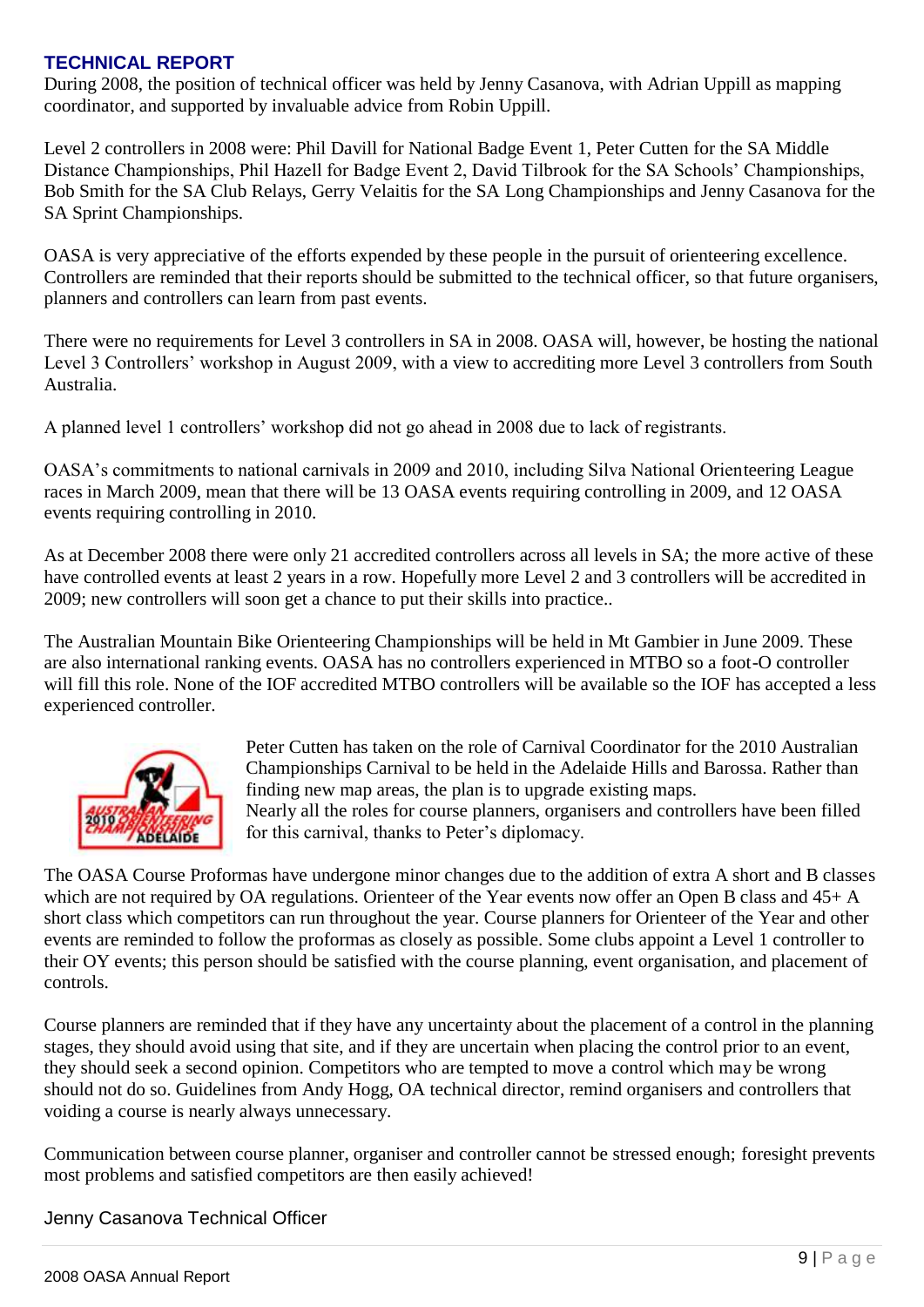## **PUBLICITY AND PROMOTIONS REPORT**

The first major publicity event for 2008 was the Caravan and Camping Show held at the Adelaide Showgrounds from 13 to 17 February. This provided an opportunity to showcase our sport to the many visitors to this expo. This was followed by the 102.3 Family Festival from 8 to 10 March which was also held at the Showgrounds. Despite the large numbers that attend these events, very few recruits are gained for orienteering. Never the less it does give us exposure that we would not otherwise have.

In April, the Southern Times Messenger provided publicity for Tjuringa"s Saturday event at Wilfred Taylor Reserve, including an orienteering photo in the What"s On section.

The April Talent ID activities for school-aged students was publicised through the Messenger and school networks.

In June, OHOC received good publicity in the Southern Times Messenger for its Saturday O"Halloran Hill event.

In response to a press release about our South Australian representatives in WOC, the Hills and Valley Messenger printed a story about them along with a photograph of Simon Uppill. As usual, The Advertiser did not respond to the press release.

The Hills Courier ran an interesting story and colour photograph of John and Jeffa Lyon in its August 27 edition. This was a good promotional article.

Following the Schools Championships in August, I provided an article and photos for OASA"s website. Similarly, I followed up the Schools" Relays and arranged for results and photos to be put on the web.

Other activities during the year involved our President, Peter Mayer being interviewed about orienteering by Peter Goers on ABC Radio; the production of postcards to promote the 2010 carnival and the revision and re-printing of the What"s Orienteering brochure. I also provided material to the Department for Environment and Heritage for their web based calendar of events to be held in their parks.

A press release was provided to The Advertiser on Susanne Casanova"s excellent results in the Christmas Five Days events held in Victoria. However, it was not responded to.

The City Messenger gave us good publicity for the launch of the permanent orienteering course at North Adelaide. The Advertiser did not take up the story despite being provided with a press release.

I would like to take this opportunity to thank all of those members who have supported me in this role throughout the year by helping at expos or providing photographs and material for media releases.

John Such Publicity Officer

### **NEWSLETTER EDITORS REPORT**

The South Australian Orienteer is on an even keel at present. Sometimes the question is raised if it should be quarterly in the same manner as in Victoria now that most members receive their SAO information by regular email. But if SAO continues to roll along with 28 pages each issue (apart from a fall to 24 pages in summer), then six issues a year still seems warranted. The other aspect is whether SAO needs to continue including the results and if this was discontinued then a SAO going to a quarterly publication would need to be given more thought. Perhaps a member survey on these two aspects should be carried out. SAO's continuing good health entirely depends on material sent in by members. I would like to see the return of a regular column by the president on OASA matters of interest to members as I think that this is important. I thank all members who sent in material for SAO in 2008 and also thank Snap Printing at Hilton for their continuing high quality service and helpfulness.

**Mike Round**, Editor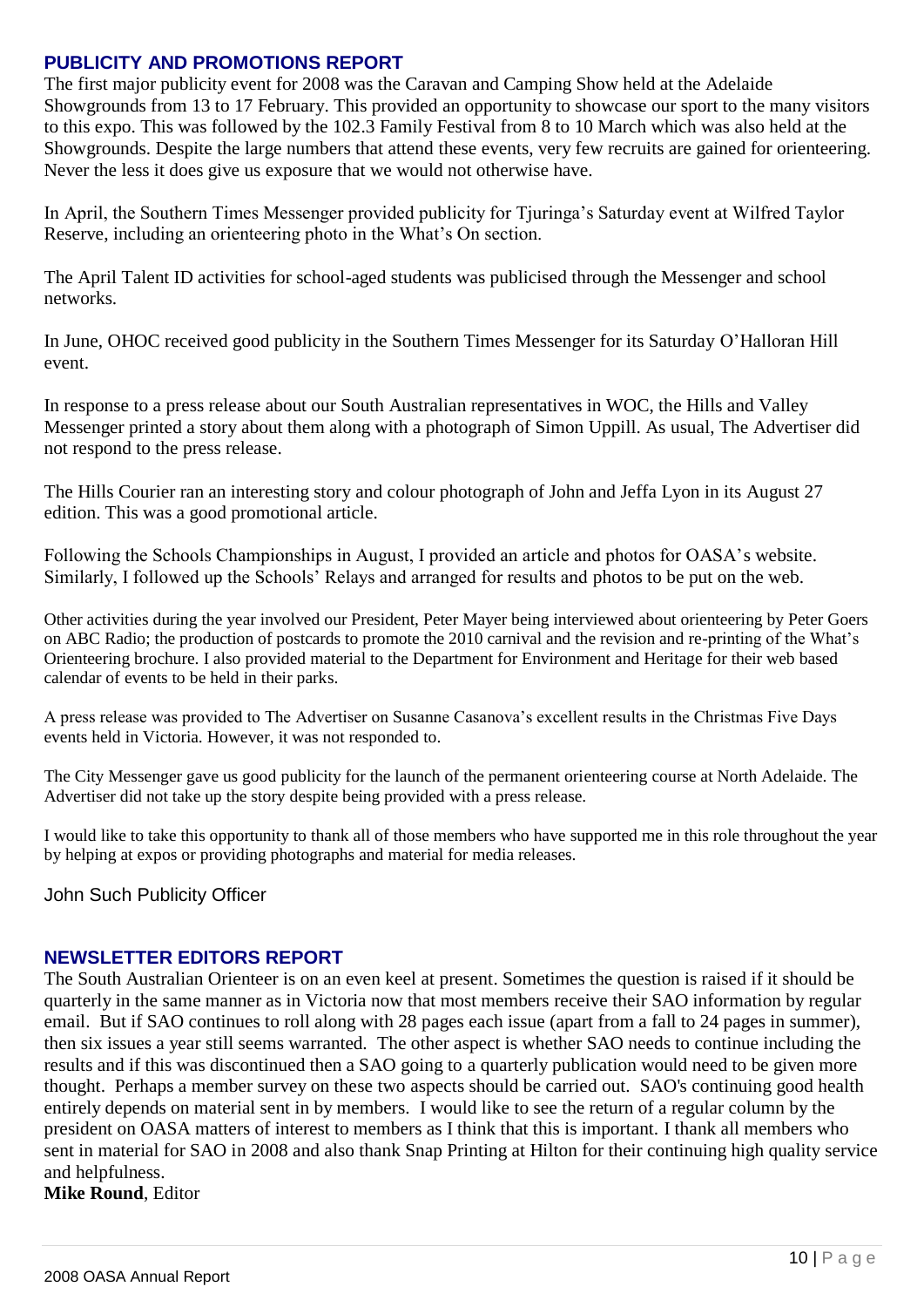## **COACHING REPORT**

2008 was a very busy year for coaches, managers and organisers.

Considerable coaching effort was put into recruiting young orienteers through talent identifications days and these included:

- 21 to 24 Jan 08 Talent ID Days at Wilfred Taylor Reserve, Karinya, Carisbrooke Park and The Horse Paddocks.
- 22 and 23 Apr 08 Talent ID Days at Belair National Park. This was very well attended.
- 15 Jul 08 Talent ID Reunion a day at Para Wirra National Park as a follow up to 22 and 23 Apr 08.
- 8 to 9 Nov 08 Junior Training Days at Mt Crawford for orienteers identified at the SA Schools Orienteering Championships.

A Junior Squad Training camp was conducted in Victoria during the period 14 to 18 Apr 08. Attendance was considerably lower than in 2007, but those who attended worked hard and displayed enthusiasm for learning. Some concerns over supervision levels on training camps were raised and in response OASA developed a Junior Travel Policy Document.

The small Junior Squad group continued training until most of its members were selected for the SA Schools Orienteering Team. Unfortunately a full team was not selected, largely owing to lack of nominating junior orienteers.

The selected Schools Team group participated in regular Saturday training sessions, until going away to the National Schools Events and National Orienteering carnival in late September in Queensland.

At the carnival, many team members found themselves on sharp learning curves and amongst much more competitive fields than they were accustomed to.

Some good results were achieved, but generally those less fit/experienced struggled to orienteer at a competitive pace; a number of injuries were experienced and only 2/9 of the team members completed all races on the schedule.

The team generally presented a very good team spirit and some good team leadership was exhibited.

OASA Training Days were conducted on 3 Feb (Kuipto), 10 Feb (Para Wirra) and 13 Apr 08 (Mt Crawford). A Women"s Coaching and Training Day was conducted at Para Wirra on 6 Apr 08. Those attending these training days gained from the training.

Wednesday training half days essentially every four weeks and the duty coach system continued in 2008.

Coaches also provided support to the Schools" Warm-Up Program.

We would like to thank the following coaches for their support during 2008; John and Jeffa Lyon, Fi Pahor, John Nieuwenhoven Chris, Claire and Janet Davill, Bec Hatcher, Jan Hillyard, Paul Hoopmann, John Williams, John Such and David Tilbrook

In addition thanks must be given to the many 'shadowers', mentors, course setters and those who prepared maps on OCAD or gave talks to groups.

With regards the future:

- The SA parts of OASA will miss Susanne's efforts over the last three years with her move to Darwin but it will be to Top End"s gain.
- We plan to get the Sub-junior Squad going as a formed training body under Bec Hatcher with a social side as well to build on squad spirit before its members move on to the Junior Squad.
- We will continue to conduct more Talent ID activities in 2009 to build up our junior numbers.

Finally we have again found that the two of us working together has worked well with less stress on us and our discussions leading to new and better ideas.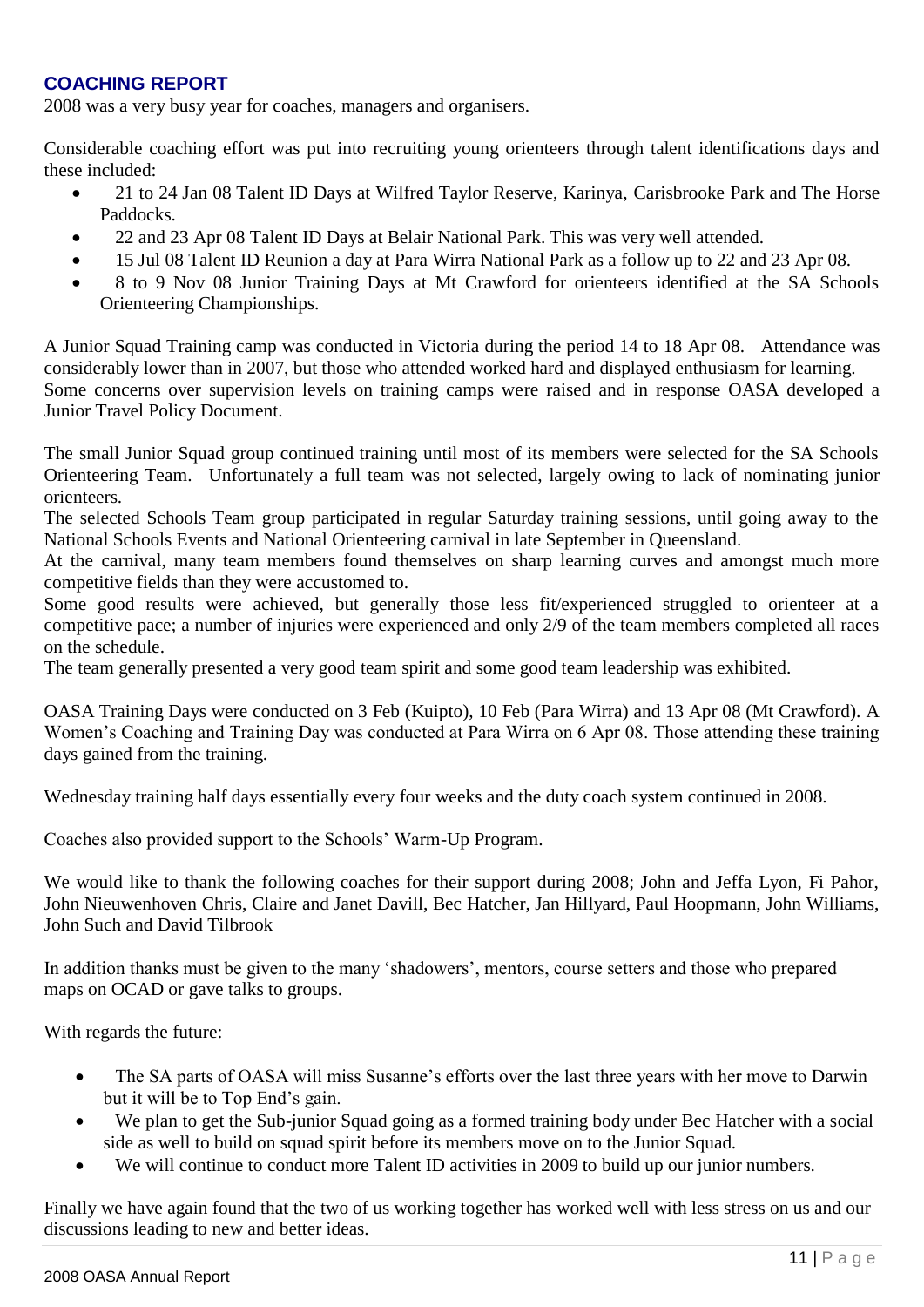## **SCHOOLS REPORT**

During 2008 my main activity was with State and Independent Primary Schools where typically teachers follow up the information page in the Sports Shorts Magazine, the publication of the Office of Recreation and Sport which is distributed to all South Australian School sites. About 20 such visits were made across both public and private schools in the Metropolitan area. Usually these days begin with a session for all students to introduce the sport, often watching a video, with appropriate follow up then each class have a practical session involving a warm up activity and then do short courses around their school yard using a basic B/W map….. usually 4 course options each consisting of 4 controls. The children invariably really enjoy this 45minute lesson and I encourage teachers to follow up with experiences on coloured Park maps or to attend the Programmed Schools "Warm Up" events. Several schools arranged three visits at fortnightly intervals which allowed for more variety such as the introduction of score events and relays. I also worked with another 2 classes where schools are involved in the I.B. Programme investigating maps, explorers etc.

Sometimes I am approached to provide an experience for upper Primary or lower Secondary students in a safe environment away from a school situation. During 2008 I used the Thorndon Park Reserve, and Hazlewood Park Burnside on 5 occasions each. Sometimes it means setting up for just one class but in some instances up to four classes arrive at hourly intervals to reuse the same maps, which provide a cheaper unit cost as well as being more efficient use of my time.

I again did a session at the annual A.C.H.P.E.R. Conference at Westminster School during April and in partnership with Adrian Uppill we conducted six 2 hour sessions for trainee teachers at Flinders Uni. in October.

The Mid-Week Events, low key events for schools leading up to the Schools Championships and Relays were provided by Jeffa Lyon, Adrian Craig/John Such and myself. It is a shame that not more students have the opportunity to run on coloured maps before attempting the 2 major events. Nevertheless both the Championships run by Tjuringa at Shepherd"s Hill Reserve, and the Relays run at Bonython Park were most successful Events. Thanks once again to Jeffa Lyon for again organizing the Relays, and of course it has been always a tradition that these two events could not happen without the volunteer help of a large number of regular orienteers who perform a variety of tasks on the day!

Finally thanks to those who have assisted in any way during the last twelve months. Several of you are named above and others like Barry Wheeler, John Lyon and Adrian Craig and John Williams who both assisted with A.C.H.P.E.R. Sporting Expos during Physical Education Week in November.

## **David Tilbrook**, Schools Coordinator

### **SOUTHERN ARROWS REPORT**



The Southern Arrows thank Tyson Hillyard for his initial enthusiasm and drive in building up the team to the strength it is today. Regretfully we accept that his work commitments require him to take a back seat these days. It takes 4 people to fill his shoes – while Jenny Casanova is

the new manager, the management/coaching team includes Susanne Casanova, Simon Uppill and John Nieuwenhoven.

Of course some thanks must go to the athletes too. Southern Arrows competitors who ran at least one race at each of the NOL series throughout 2008 were:

**Eureka Challenge, Victoria, March 8/9th**: Susanne Casanova, Simon Uppill, Tristan Lee, Michael Roberts, Reuben Smith, Vanessa Round, Jenny Casanova, Lauren Gillis, Rory McComb, Kerrin Rattray, John Nieuwenhoven.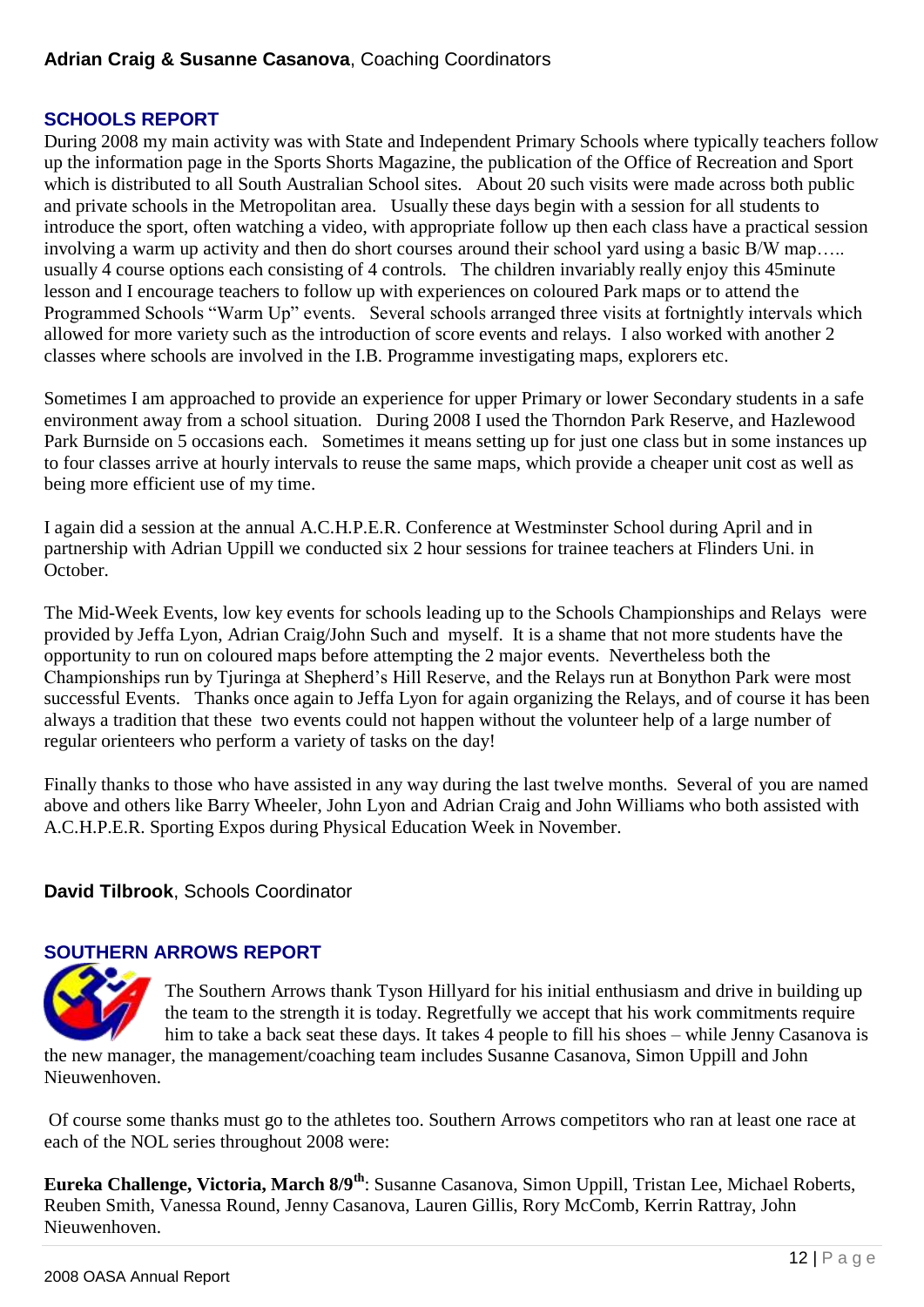**Australian 3-Days, Dubbo:** Susanne Casanova, Simon Uppill, Tristan Lee, Lachlan Hallett, John Nieuwenhoven Reuben Smith, Vanessa Round, Jenny Casanova, Lauren Gillis, Ben Rattray, Kerrin Rattray, Wes Dose, Tom Dose, Rory McComb.

**WOC trials, St Helens (Tas) May 16/17th**: Susanne Casanova, Simon Uppill, Lachlan Hallett, Reuben Smith, Vanessa Round, Jenny Casanova, Ben Rattray, John Nieuwenhoven, Kerrin Rattray, Tristan Lee.

**Australian Championships:** Susanne Casanova, Simon Uppill, Ben Rattray, John Nieuwenhoven, Rory McComb, Nadia Velaitis, Marissa Lee, Helen Mason-Fyfe, Steph Mason-Fyfe. The highlight of these championships was the mens" relay team of Simon, Ben Rattray and John Nieuwenhoven coming second in a sprint finish!

The Southern Arrows came second in the mens" senior division for 2008 and received \$300 in prizemoney from Silva/OA. In the individial senior men's competition, Simon was first, and in the women's competition, Susanne was third.

Approximately 50 teams competed in the club relays at Pymton on Aug  $31<sup>st</sup>$  in less than ideal conditions, to "enjoy" John Nieuwenhoven"s excellent courses. Tyson oversaw the running of the relays, and we had assistance from Greg Morcom, Tom Dose, Andrew Mogridge, Brett Mason-Fyfe, as well as most of the abovenamed Arrows. Thanks to Wallaringa and TT for loaning equipment, and apologies for the damage! Proceeds of approximately \$900 went to support the WOC representatives; this amount would have been less but Snap Printing paid printing costs, Tintookies provided maps, and OASA levies were waived, for all of which we are grateful.

We are very proud of the results of our 3 WOC team representatives, Kerrin Rattray, Vanessa Round and Simon Uppill, also of Ben, Simon and Vanessa being in the Bushrangers team against NZ.

Congratulations to Ben, Simon, Vanessa, Susanne, Reuben, Kerrin for being named in the 2009 National Senior Squad. Unfortunately no South Australian Juniors are named in the National Junior or Development Squads.

The Arrows' goals for 2009 are to field a full senior men's and women's team at all Silva National Orienteering League races and to field a full junior men's and women's team at the series of races in SA in March. We are appreciative of OASA"s generous financial support, allowing us to travel to these races, and for the cheer squad of OASA members often present!

**Jenny Casanova** Manager, Southern Arrows



## **MOUNTAIN BIKE ORIENTEERING REPORT**

2008 saw a modest, but pleasing, increase in entries over the previous year. The OASA clubs ran 6 events and SARA again put on its Cyclegaine. All events were competently run but the number of participants they attracted varied considerably. Much was hoped for with the running of an event at Eagle Mountain Bike Park but the actual entry was disappointing.

The Long Distance, Cyclegaine, SA Champs and the Tri O events enjoyed better numbers with the Tri  $O - a$ competition that combined MTBO, foot O and rogaine – being the success story of the season. The Merchant family and Tjuringa club are to be commended for holding this innovative event that was praised by all competitors.

Preparations began for the 2009 Australian MTBO Championships which will be held in the South East in June 2009. Our representation at 2008"s Australian Championships was down but Dave Tilbrook kept the flag flying by making the podium in the M60 long distance event.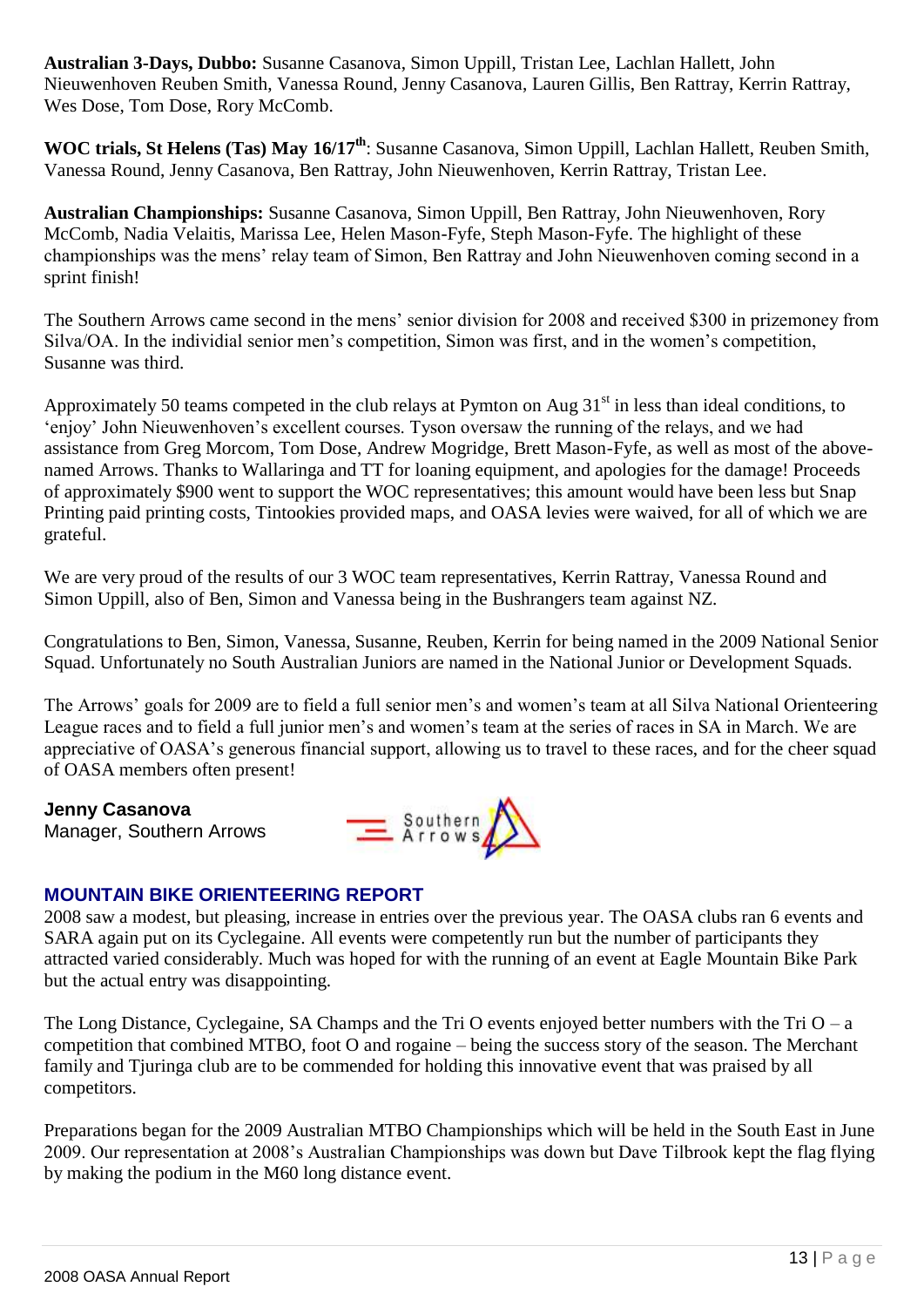The "SA MTBO News" email newsletter continued to be issued throughout the year and proved a valuable tool and forms part of an evolving organisational framework which should support MTBO in the coming years. That framework includes the MTBO committee which met irregularly, but to good effect, during 2008.

Thanks to all those who helped with MTBO, participated in MTBO or even took a vague interest in MTBO in 2008. In particular, I"d like to thank those in orienteering whose "main game" is foot O but who still found time to make valuable contributions to the bicycle branch of "O"

**Bruce Greenhalgh** SA MTBO Coordinator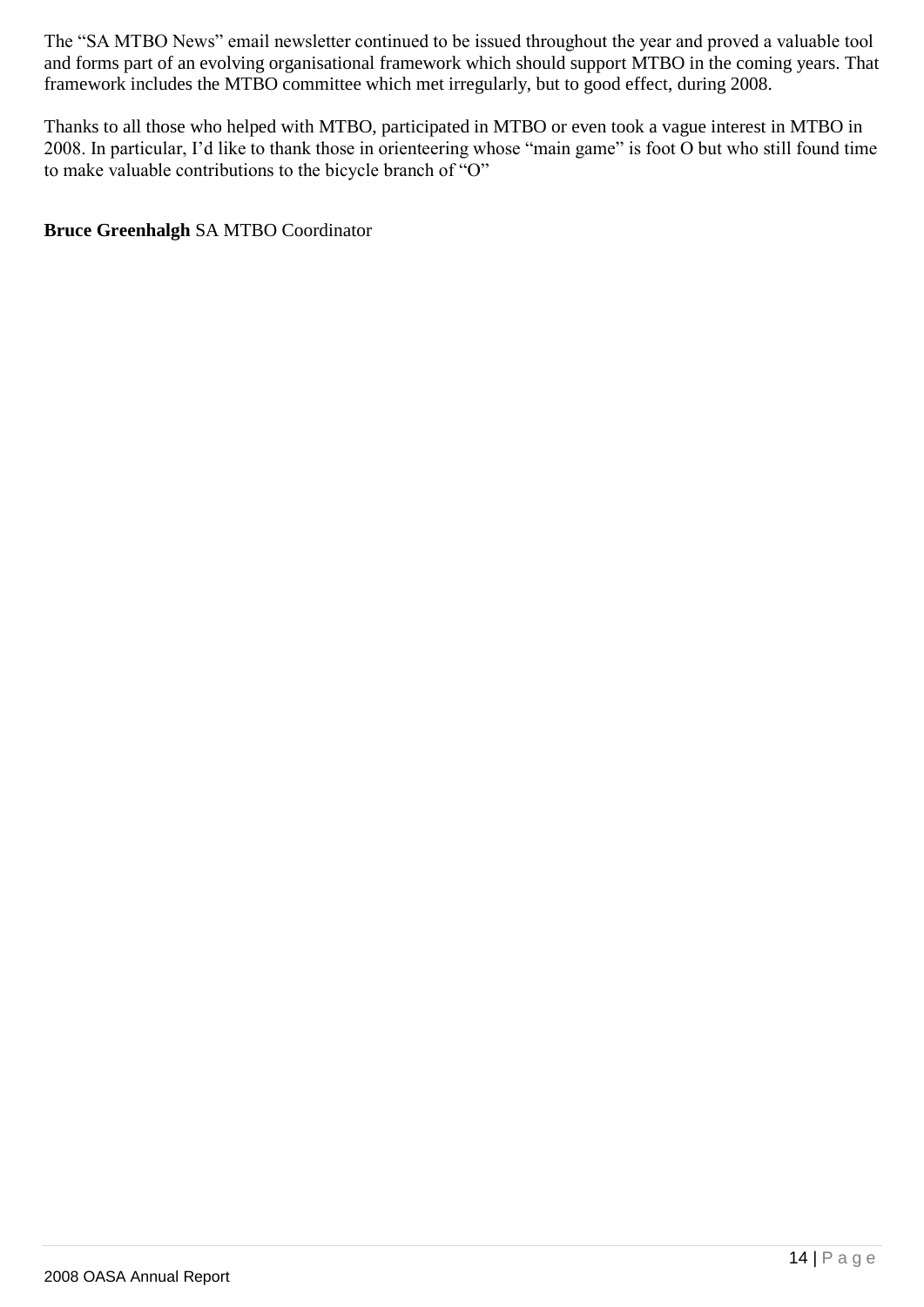### **SOUTH AUSTRALIAN AWARDS**

#### **John Hall Memorial service Award**

The 2008 John Hall Memorial Service Award for services to orienteering in South Australia was awarded to David Tilbrook.

#### **Orienteer of the Year**

Awarded on the basis of a person's 6 best performances in designated OY events throughout the year, for orienteers aged over 14 years. Our thanks to Michelle Chamalaun for calculating the results.

| W16             | Helen Mson-Fyfe         | M16           | <b>Riordan Dose</b>         |
|-----------------|-------------------------|---------------|-----------------------------|
| W20             | <b>Shannon Nicolson</b> | M20           | Rory McComb                 |
| W <sub>21</sub> | Susanne Casanova        | M21           | John Nieuwenhoven           |
| W21AS           | Fern Tomas              | M21AS         | Darrin Smith                |
| W35             | Zara Soden              | M35           | Greg Morcom                 |
| W45             | Robin Uppill            | M45           | <b>Andrew McComb</b>        |
| <b>W45AS</b>    | Teri McComb             | <b>M45AS</b>  | Doug Lee                    |
| W <sub>55</sub> | Alison Radford          | M55           | <b>Adrian Uppill</b>        |
| W65             | <b>Helen Smith</b>      | M65           | <b>Frank Tomas</b>          |
| <b>W75</b>      | Jeffa Lyon              | M75           | Ron Larsson                 |
| <b>WOpenB</b>   | Robyn Dose              | <b>MOpenB</b> | <b>Brodie Dobson-Keeffe</b> |

#### **Sue Millard Perpetual Trophy**

This award is presented to the juniors judged by selectors to have shown the greatest improvement: Junior Female: Helen Mason-Fyfe Junior Male: Luke Hazell

#### **Junior Participation Badges**

The following juniors aged up to 14 years were awarded Participation Badges : Kelly Bertei TE Hannah Bourne TT Connor Dickie LI Georgia Dickie LI Brodie Dobson-Keefe YA Alexander D'Oliviera TT Lazarus D'Oliviera TT Cameron Forbes LI Brittany Haste TE Katie Hill Christopher Mason-Fyfe TT Bryn McComb OH Jack Paynter TE Natasha Watson SB Jilly Storrs TE Thomas Storrs TE Justin Valladares YA Riley Vandeloo Aidan SullivanYA

Oscar Wardleworth TT Matthew Wheeler TE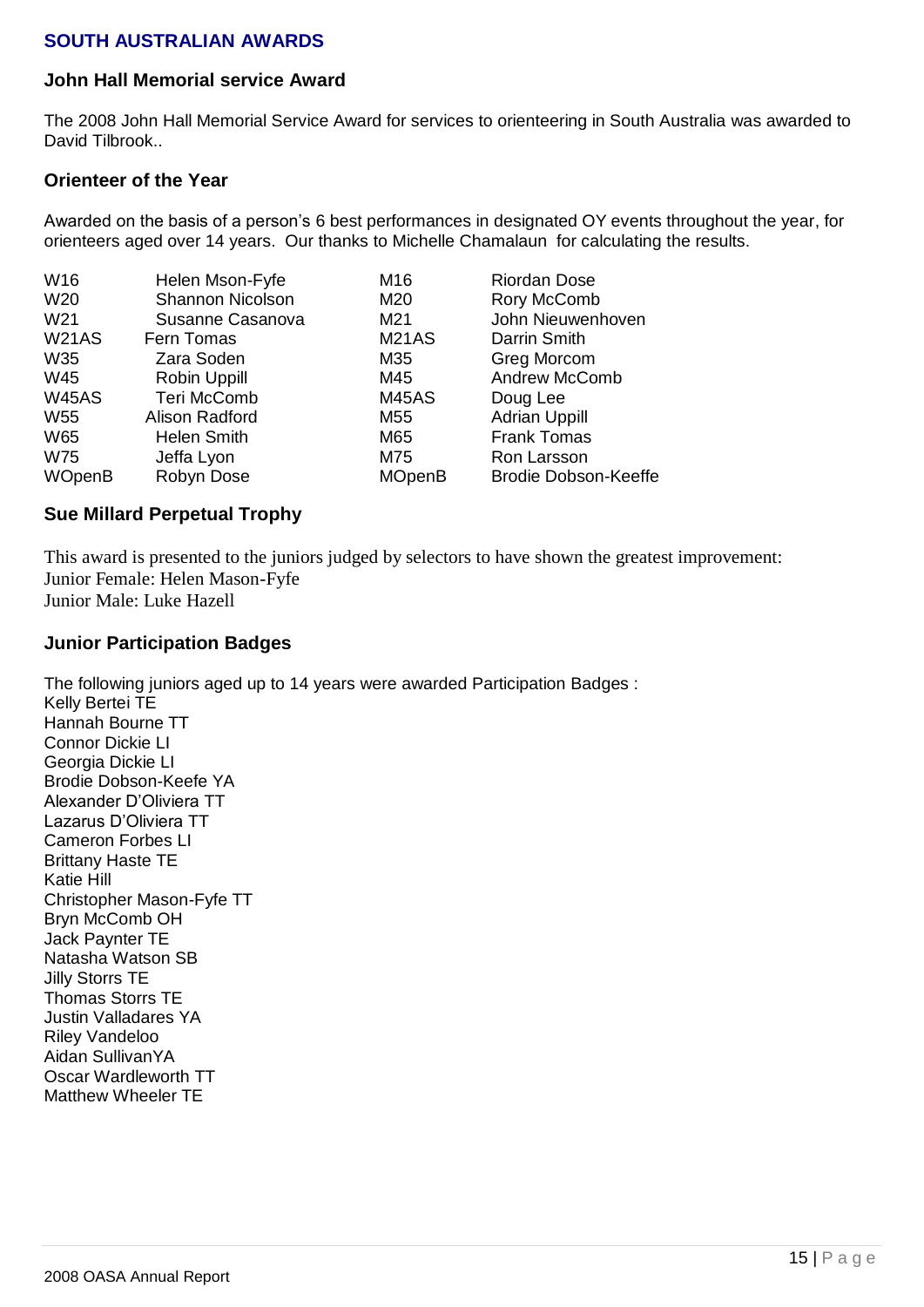#### **SASI Scholarships (2007/2008 None were awarded for 2008/2009)**

**Talent:** Talent Scholarships funded by the South Australian Sports Institute (SASI) were awarded to Lauren Gillis, Tristen Lee, Simon Uppill & Vanessa Round. **High Performance:** Awarded to Susanne Casanova & Kerrin Rattray

#### **State Selectors**

Chair: Susanne Casanova Selectors: David Tilbrook, Peter Mayer, Alison Radford.

**Orienteering Australia Athlete of the Year for 2007 (awarded in 2008)** Simon Uppill

**Life Membership of OASA** Kay Haarsma

### **SA INTERNATIONAL REPRESENTATION**

#### **Australian Team for Junior World Orienteering Championships in Sweden.**

No South Australians were selected for the squad.

#### **Australian Team for World Orienteering Championships in the Czech Republic.**

Congratulations on selection to Kerrin Rattray, Simon Uppill and Vanessa Round.

#### **Australian Bushranger Team at Australian Championships**

Congratulations on selection to Ben Rattray, Simon Uppill and Susanne Casanova

### **SA ORIENTEERS RESULTS**

#### **South Australian Events**

#### *South Australian Long Distance Championships*

This year's state championships were held at Worlds End.

| W <sub>10</sub> |                       | M10           |                      |
|-----------------|-----------------------|---------------|----------------------|
| W12A            | Katie Hill            | M12A          |                      |
| <b>W12B</b>     |                       | M12B          |                      |
| W14A            |                       | M14A          | <b>Bryn McComb</b>   |
| W14B            |                       | M14B          |                      |
| <b>W16A</b>     | Helen Mason-Fyfe      | M16A          | <b>Riordan Dose</b>  |
| W16B            |                       | M16B          |                      |
| W17-20A         | <b>Nadia Velaitis</b> | M17-20A       | Tom Dose             |
| W21A            | Susanne Casanova      | M21A          | <b>Simon Uppill</b>  |
| W21AS           | <b>Claire Davill</b>  | <b>M21AS</b>  | Ruhi Afnan           |
| <b>WOpenB</b>   |                       | <b>MOpenB</b> | <b>Henry Hazell</b>  |
| W45B            | Robyn Dose            | M45B          |                      |
| <b>W35A</b>     |                       | <b>M35A</b>   | <b>Stephen Dose</b>  |
| W45A            | <b>Robin Uppill</b>   | M45A          | <b>Steve Cooper</b>  |
| W45AS           | Teri McComb           | M45AS         | Doug Lee             |
| <b>W55A</b>     | Alison Radford        | <b>M55A</b>   | <b>Adrian Uppill</b> |
| $W55+AS$        | Zita Sankauskas       | M55+AS        | Al Sankauskas        |
| <b>W65A</b>     | <b>Helen Smith</b>    | <b>M65A</b>   | John Lyon            |
| W75A            | Jeffa Lyon            | <b>M75A</b>   | Lance Fairclough     |
|                 |                       |               |                      |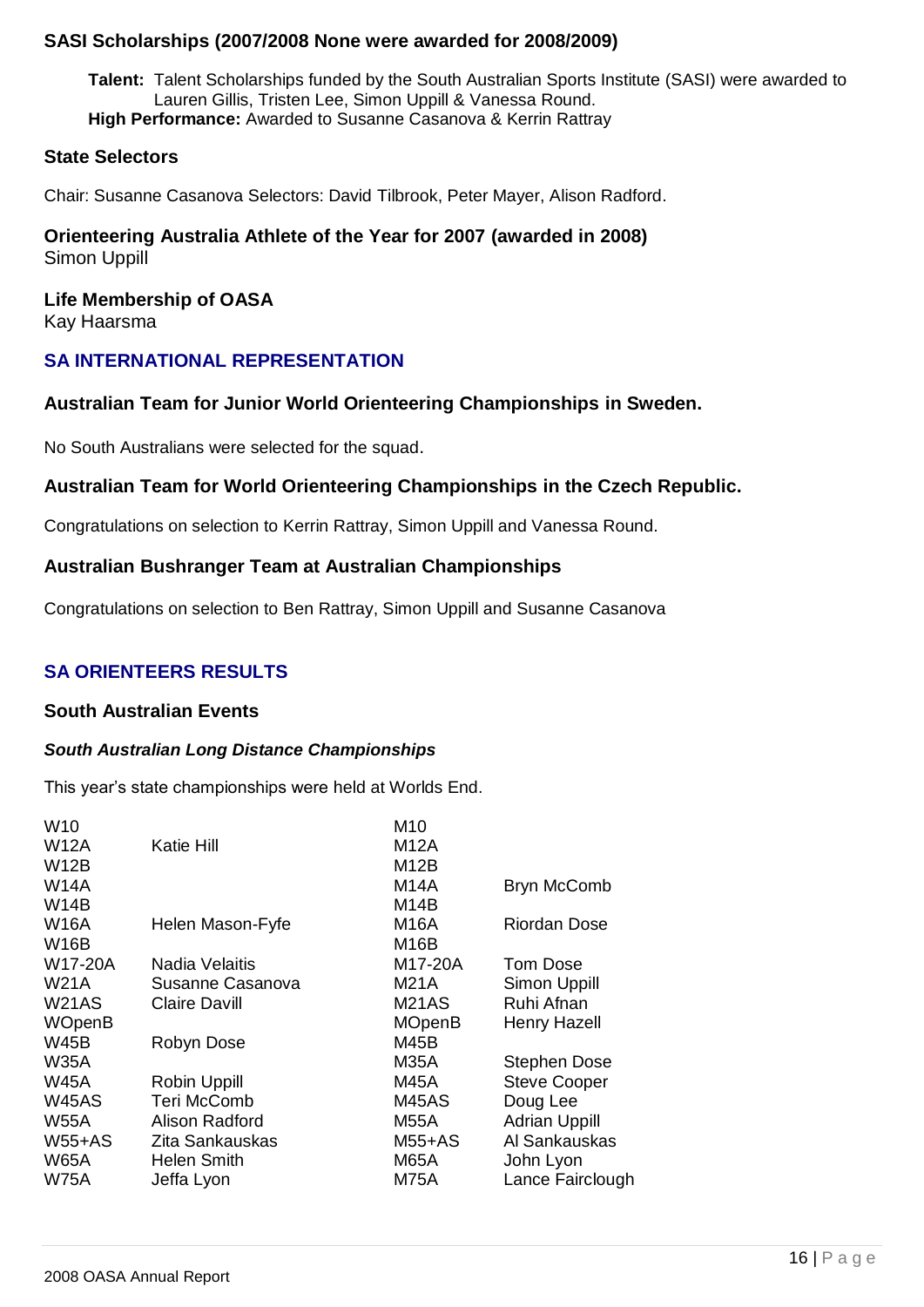#### *South Australian MTBO Championships*

| Kay Haarsma        |
|--------------------|
| Phoebe Allison     |
| Michelle Chamalaun |
| Carolyn Strong     |
| Helen Smith        |
| Bruce Greenhalgh   |
| Aiden Sullivan     |
| Ian Winn           |
| John Allison       |
| Peter Mayer        |
|                    |

## **National Events**

#### **National O League**

Southern Arrows Women 4th Southern Arrows Men 2nd Individual Men"s Series: Simon Uppill 1st

#### *Australian 3-Days in NSW*

The following SA orienteers won places :

| M21E         | 1st l | Simon Uppill       |
|--------------|-------|--------------------|
| <b>W21E</b>  | 3rd   | Vanessa Round      |
| M70A         | 1st   | John Lyon          |
| <b>W45AS</b> | 1st l | <b>Teri McComb</b> |
| <b>W55AS</b> | 1st.  | Alison Radford     |
| <b>W75A</b>  |       | 2nd Jeffa Lyon     |
|              |       |                    |

#### *Australian Schools Championships in Queensland*

The were no South Australian place getters in the individual or Relay Championships.

#### *Australian Long Distance Championships Queensland*

The following SA orienteers won places:

| 1st | <b>Simon Uppill</b> |
|-----|---------------------|
| 2nd | <b>Chris Davill</b> |
| 1st | <b>Bec Hatcher</b>  |
| 3rd | <b>Robin Uppill</b> |
| 1st | Jeffa Lyon          |
|     |                     |

#### *Australian Middle Distance Championships Queensland*

The following SA won places:

| <b>M21E</b>  | 1st             | Simon Uppill         |
|--------------|-----------------|----------------------|
| <b>M21AS</b> | 2 <sub>nd</sub> | <b>Chris Davill</b>  |
| <b>M55A</b>  | 1st             | <b>Adrian Uppill</b> |
| <b>M55AS</b> | 2 <sub>nd</sub> | <b>Peter Mayer</b>   |
| <b>W21E</b>  | 3rd             | Susanne Casanova     |
| <b>W21AS</b> | 2 <sub>nd</sub> | <b>Bec Hatcher</b>   |
| <b>W50A</b>  | 1st             | <b>Robin Uppill</b>  |
| <b>W75A</b>  | 2 <sub>nd</sub> | Jeffa Lyon           |
|              |                 |                      |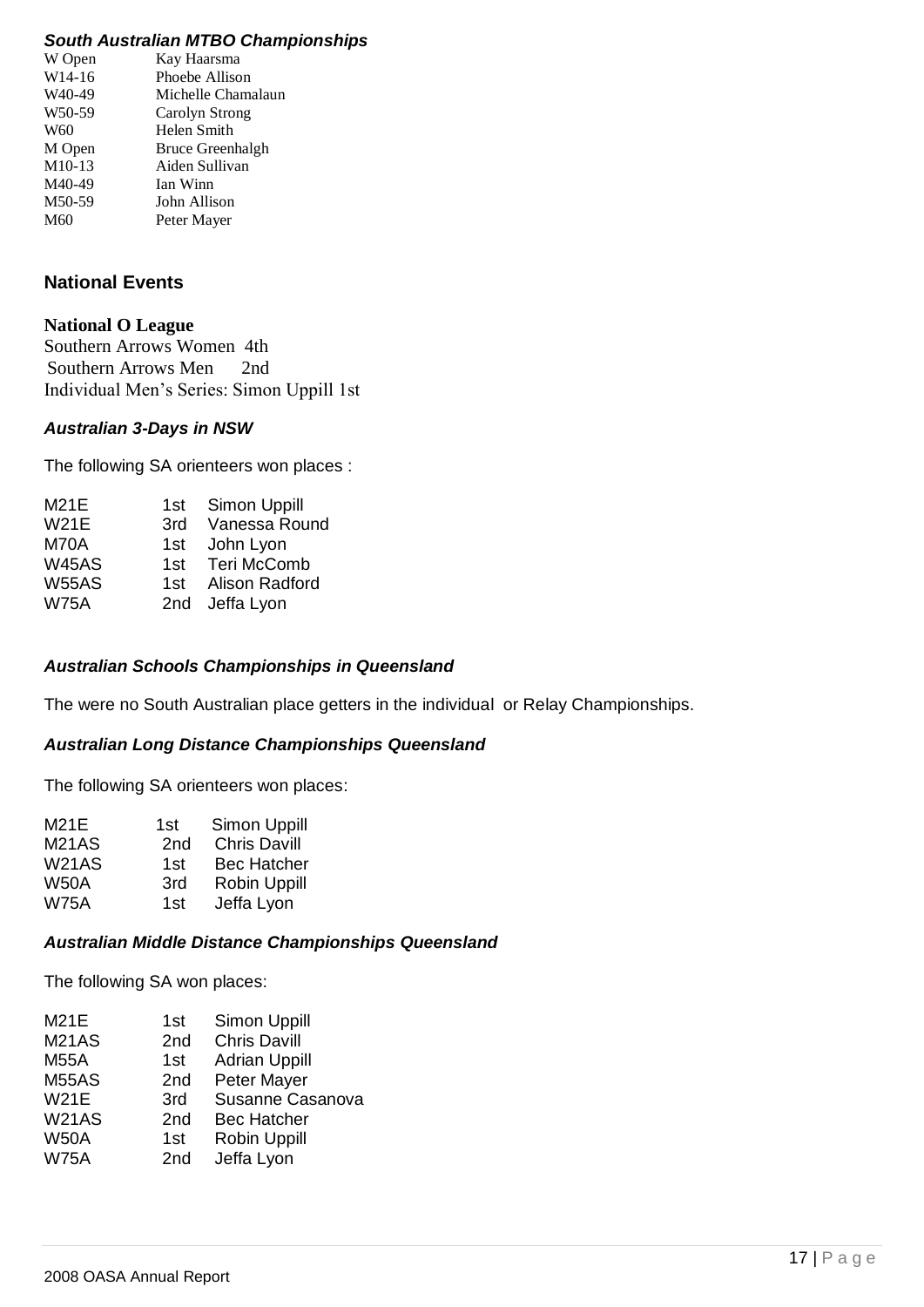#### *Australian Sprint Distance Championships*

|             |                 | The following SA orienteers won places: |
|-------------|-----------------|-----------------------------------------|
| M21E        | 1st l           | Simon Uppill                            |
| <b>M21A</b> | 2nd             | <b>Chris Davill</b>                     |
| <b>M55A</b> | 2 <sub>nd</sub> | Paul Hoopman                            |
| <b>W50A</b> | 3rd             | <b>Robin Uppill</b>                     |
| <b>W75A</b> | 2nd             | Jeffa Lyon                              |
|             |                 |                                         |

#### *Australian Relay Championships Queensland*

| M16   |       | 3rd Bryn McComb, Luke Hazell, Kelly Bertei    |
|-------|-------|-----------------------------------------------|
| M21E  |       | 2nd John Niewenhoven Ben Rattray Simon Uppill |
| W45A  | 3rd - | Robin Uppill, Teri McComb, Susi Bertei        |
| Mixed | 3rd   | Jeffa Lyon, Bec Hatcher, Benjamin Lee         |

#### *Australian MTBO Championships : Queensland*

M60 3rd David Tilbrook

#### **EVENTS AND PARTICIPATION**

#### The main event programme and participation:

| 2008            |                                 |                        | <b>ENTRIES</b> |
|-----------------|---------------------------------|------------------------|----------------|
|                 | <b>National Calendar events</b> |                        |                |
| 09-Jun-12       | Badge event                     | Prelinna               | 112            |
| $28$ -Jul-12    | Badge event                     | Twigham                | 77             |
| 15/09/2012      | SA Championships                | Worlds End             | 99             |
| 20-Oct-12       | SA MTBO Championships           | Portuguese Bridge      | 37             |
| 2007-2008       | be Active Summer Series         |                        |                |
| 5/01/2012       |                                 | Hawthorndene           | 32             |
| 12/01/2012      |                                 | <b>Mawson Lakes</b>    | 71             |
| 19/01/2012      |                                 | Oaklands               | 80             |
| 26/01/2012      |                                 | Oakden Wetlands        | 54             |
| 2/02/2012       |                                 | <b>Christies Creek</b> | 53             |
| 9/02/2012       |                                 | Keithcot Farm          | 69             |
| 16/02/2012      |                                 | <b>Blackwood Park</b>  | 87             |
| 2008-2009       | be Active Summer Series         |                        |                |
| 29-Nov-12       |                                 | <b>Hackney West</b>    | 75             |
|                 | <b>Adelaide City Council</b>    |                        |                |
| $06$ -Dec-12    | promo                           | North Adelaide         | 64             |
| 13-Dec-12       |                                 | Hawthorndene           | 26             |
|                 | Main Sunday am Programme plus   | <b>OH</b>              |                |
| 24-Feb-12       | Saturday pm Promo event         | Victor Harbor          | 53             |
| 25-Feb-12       |                                 | Port Elliot            | 77             |
| 11-May-12       |                                 | Flinders Uni           | 35             |
| $10$ -Jun- $12$ | <b>SA Midddle Distance</b>      | Mannawarra             | 121            |
| $22-Jun-12$     |                                 | O'Halloran Hill        | 65             |
| 14/09/2012      | warm-up                         | Worlds End             | 49             |
| 8/11/2012       | <b>MTBO</b>                     | Second Valley          | 12             |
| 9/11/2012       | Score                           | <b>Second Valley</b>   | 33             |

#### 2008 OASA Annual Report